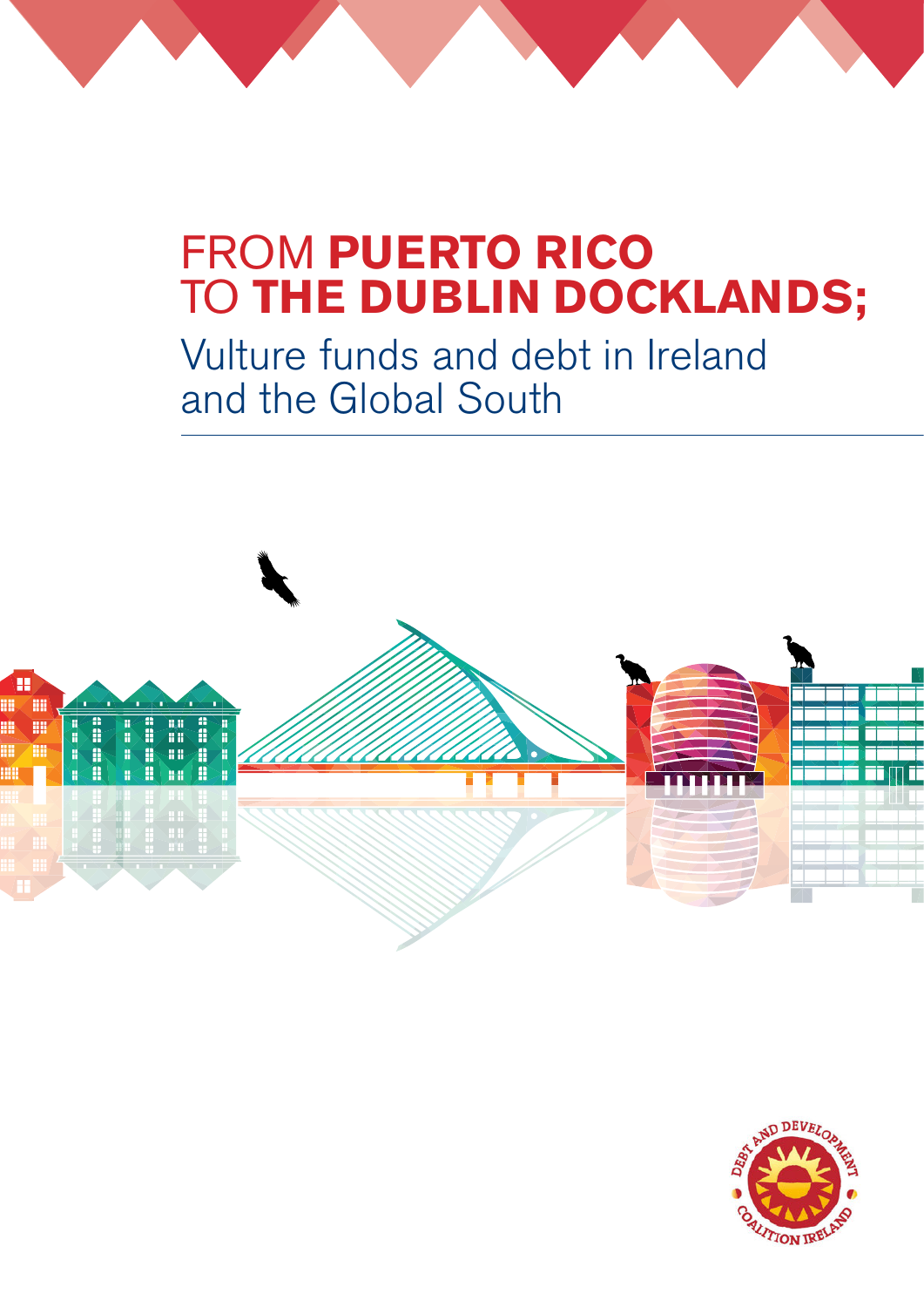Debt and Development Coalition Ireland (DDCI) is a membership organisation working for global financial justice.

This report was commissioned by DDCI and written by Dr. Michael Byrne.

Please send any comments or enquiries to hello@debtireland.org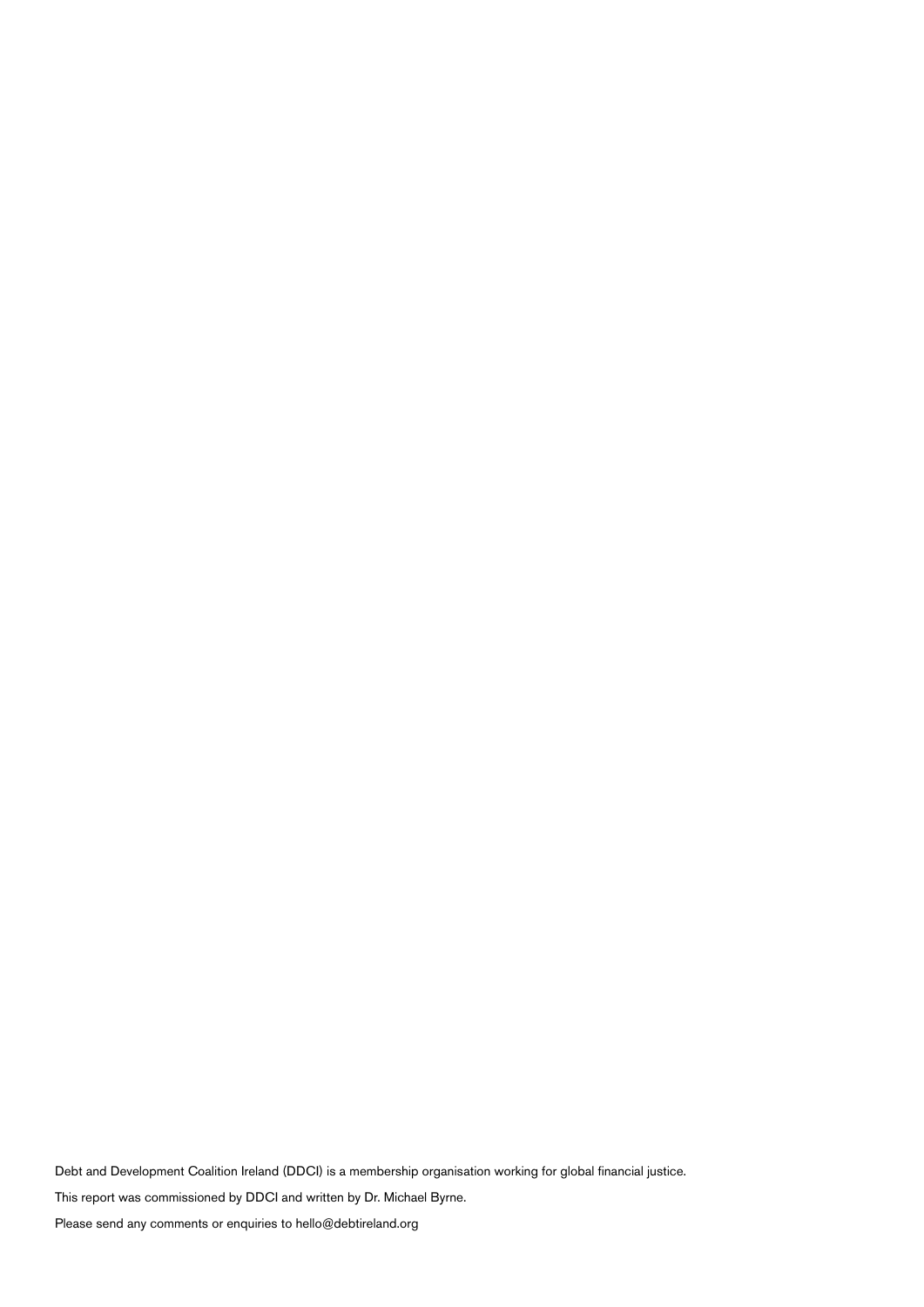# **Contents**

| 1. | <b>Introduction</b>                                                             | $\overline{2}$  |  |  |  |
|----|---------------------------------------------------------------------------------|-----------------|--|--|--|
| 2. | Vulture funds: speculating on debt and crisis                                   | 3               |  |  |  |
| 3. | Vulture funds and sovereign debt in the global south                            | 4               |  |  |  |
| 4. | The vultures come to Europe                                                     | 6               |  |  |  |
|    | 4.1) The European financial crisis: an investment opportunity for vulture funds | 6               |  |  |  |
|    | 4.2) Ireland's great property give away                                         | 8               |  |  |  |
|    | 4.3) Understanding the risks posed by vulture funds in Ireland                  | 9               |  |  |  |
|    | 4.4) The role of the Irish government in attracting vulture funds               | 10 <sup>°</sup> |  |  |  |
| 5. | Vulture funds, distressed debt and global financialization                      | 12 <sup>°</sup> |  |  |  |
| 6. | <b>Clipping the vulture's wings: recommendations</b>                            | 14              |  |  |  |
|    | 6.1) Vulture funds in the global south: recommendations                         | 14              |  |  |  |
|    | 6.2) Vulture funds in Ireland: recommendations                                  | 15              |  |  |  |
|    | 6.3) Financial crisis and distressed debt                                       | 16              |  |  |  |
|    | Annex 1. Case Studies                                                           | 17              |  |  |  |
|    | Annex 2. Further Reading<br>20                                                  |                 |  |  |  |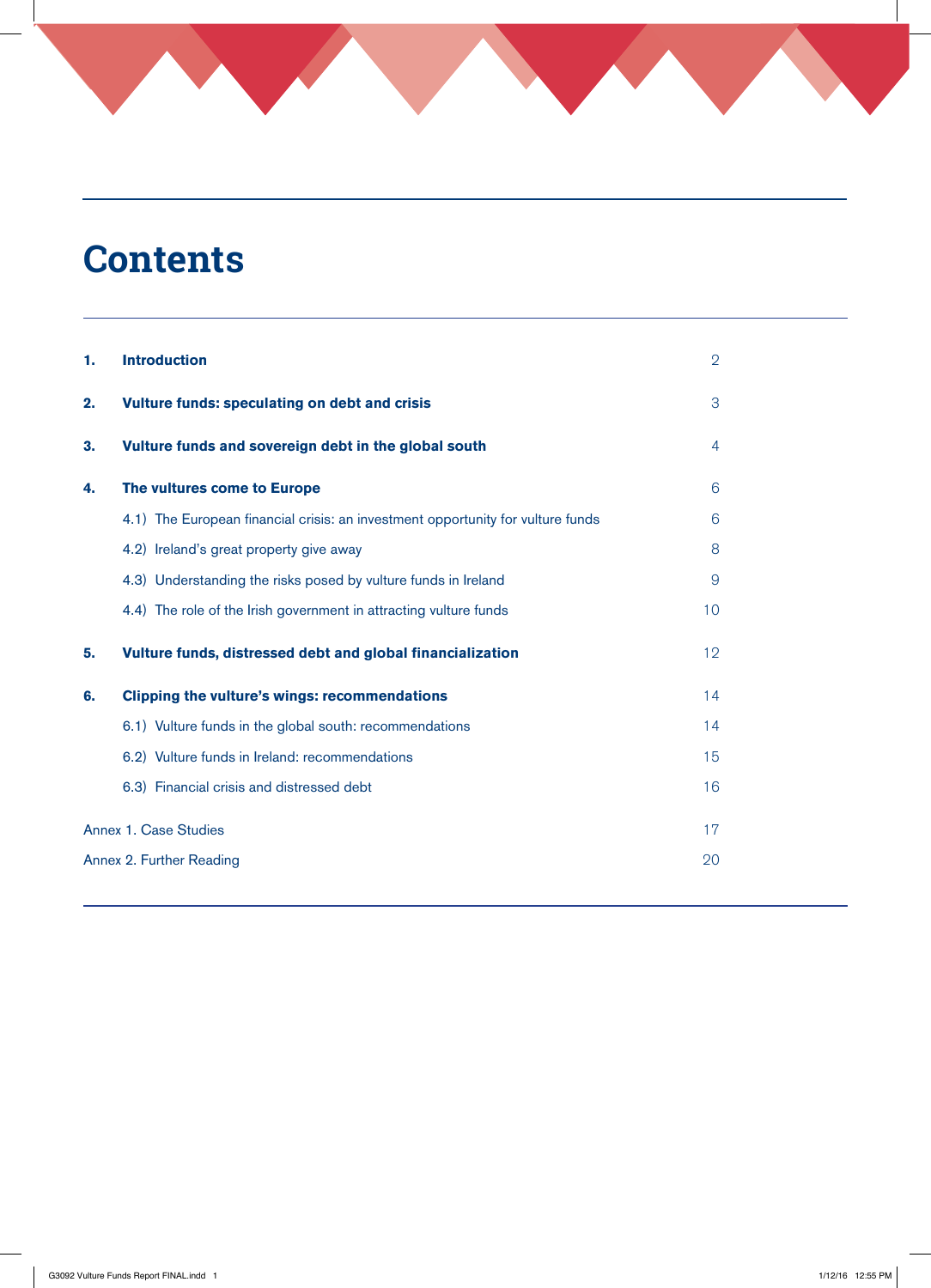# **1. Introduction**

**Vulture funds have become familiar to those concerned with debt justice over recent decades.**  Because of their speculative strategies and negative impacts on sovereign debt restructuring, they have come to symbolize the highly unequal and unjust nature of sovereign debt. Initially a subject of concern for those concerned about financial justice in the global south, in the last few years, vulture funds have been circling Europe. In Ireland, they have become major investors in real estate and owners of huge amounts of property and land in Dublin and across the country. While the funds in question are not household names, the important role they play should not be underestimated.

Vulture funds are typically hedge funds or private equity firms who invest in distressed debt. Two types of speculation vulture funds engage in – on sovereign debt and on real estate – involve different strategies and tactics. When investing in sovereign debt vulture funds pursue a 'litigious' strategy, aggressively using the courts and legal action against debtor nations. By contrast, investment in real estate and debt linked to real estate centres on using control over debt to squeeze underlying assets for maximum profit. What both approaches share is their focus on distressed debt; when loans go bad they create particular opportunities to achieve super-normal profits. This means that economic crisis becomes the natural hunting ground for vulture funds. This report examines how speculative investment in distressed debt works and looks at some of the companies involved, tracing the links between Ireland's 'property give away' and the predatory practices of vulture funds in the global south. It analyses the economics and politics of distressed debt as a particular form of financial speculation and raises wider questions about the power of the financial system and the role of debt in our economies and societies.The report tries to document the negative social impacts and risks associated with the buying up of bad debt by global financial firms.

Despite the problems and risks associated with this kind of investment the Irish government has whole-heartedly embraced vulture funds. Indeed the latter's aggressive entry into the Irish market could not have occurred without two major public financial institutions: the Irish Banking Resolution Corporation (IBRC) and the National Asset Management Agency (NAMA). Both these institutions were established in response to the Irish financial crisis, and yet by facilitating the arrival of vulture funds they have contributed to reproducing and reinforcing systemic risks.

The report is structured as follows: it begins by introducing vulture funds and the markets in which they operate. It then described the role of vulture funds in sovereign debt crises in the global south. The report goes on to explore their role in real estate investment in Ireland in the wake of the financial crisis, the risks this gives rise to and the role of the Irish government and public institutions in making it possible. The report concludes with an analysis of the significance of vulture funds and distressed debt investment in the wider context of global financialization and the systemic risks at stake here, and advances a number of recommendations.

Vulture funds are typically hedge funds or private equity firms who invest in distressed debt.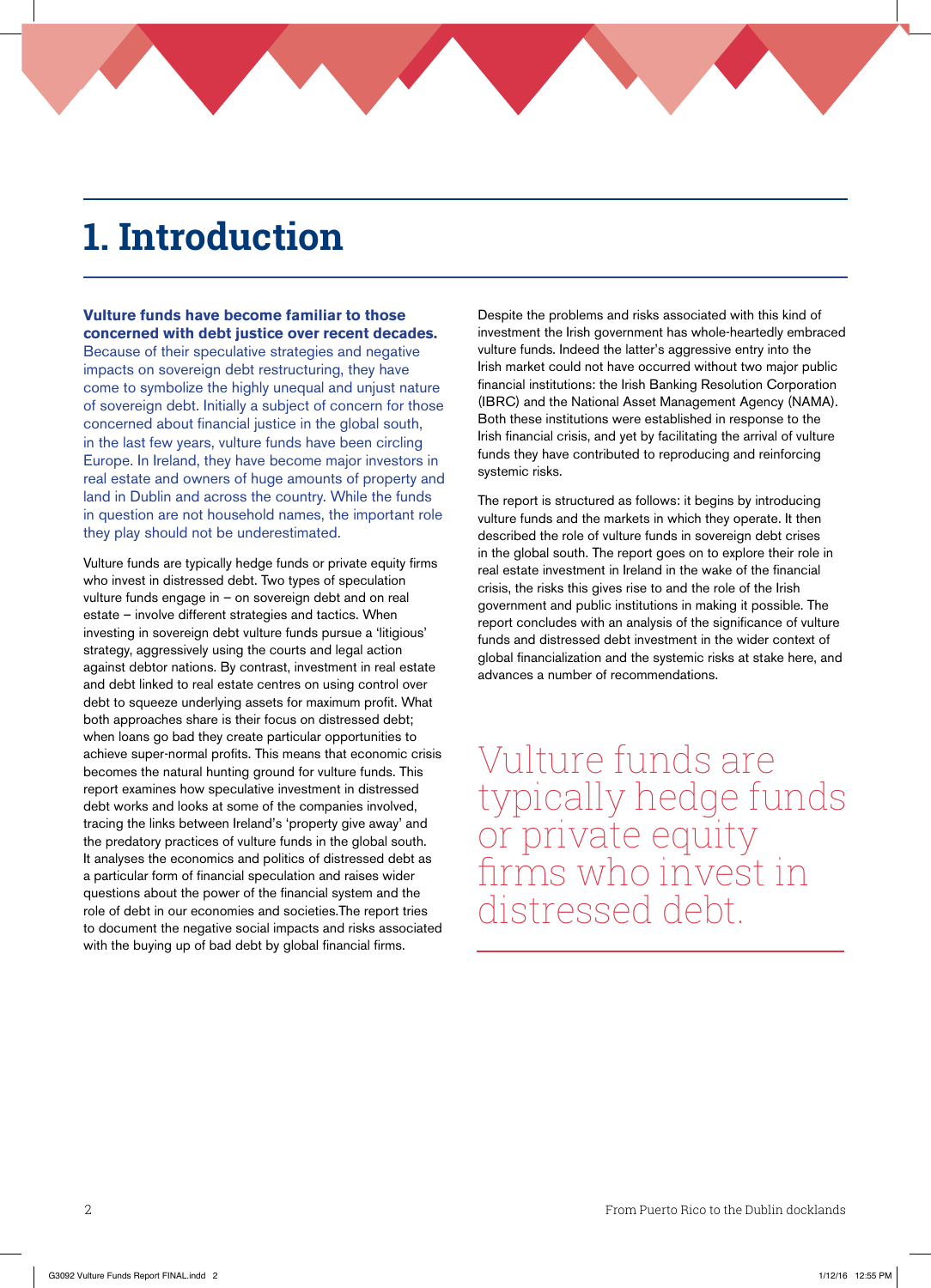## **2. Vulture funds: speculating on debt and crisis**

### **Vulture funds are a particular type of financial**

**firm and financial investor.** They usually take the form of private equity firms or hedge funds and their defining characteristic is that they specialise in investing in 'distressed debt'. Debt can be understood as 'distressed', also referred to as 'non performing' or 'toxic', when the debtor is no longer making full loan repayments and is therefore in breach of their obligations under the loan contract, or when there is a high risk that this will happen. In other words, a debt which is in or close to default. There are many different ways in which this can happen, for example when a state experiences a debt crisis due to economic decline and stops repaying its creditors.

Some debts are also secured by an underlying asset, such as a property. For example, mortgage loans are linked to the house such that the creditor (the bank or mortgage provider) may repossess the house if the debtor fails to meet their obligations under the terms of the loan. A secured debt of this nature can also sometimes be considered to be distressed when the value of the underlying security has depreciated (often referred to as negative equity in the case of property). Both forms of distressed debt may occur at the same time, for example a property developer can fail to make his or her debt repayments while at the same time the properties associated with those debts can decrease in value. A key factor which makes the role of vulture funds possible is the fact that debt can be bought and sold, i.e. traded on financial markets through the secondary debt market or secondary bond markets (for more on bonds, see section 3 below).

Secondary markets increase the overall availability of finance<sup>1</sup>. If lenders can 'cash out' of their borrowing then lending is less risky; lenders have the option of changing their mind after signing the proverbial dotted line. The secondary markets are thus a way in which the financial system can manage and disperse risk.

This is why many mainstream commentators see secondary loan markets as improving the efficiency of markets. In reality, the global financial crisis demonstrated that 'managing risk more efficiently' in fact led to wildly excessive debt levels and the embedding of systemic instability at a global level.

Like other forms of debt, distressed debt can be bought and sold. It is easy to understand why a creditor would want to sell distressed debt, given that the debtor is either likely to default or already in default. But why would an investor wish to buy distressed debt? The reason is that distressed debt is extremely cheap and if a company can find a way to make the investment come good they can make profits that far exceed what can be made from more standard forms of investment. The new owner or the loan, it is important to note, continues to be legally entitled to collect the entire outstanding loan balance, regardless of how little they paid to buy it<sup>2</sup>.

Buyers of distressed debt, such as vulture funds, can pursue various 'investment strategies' to make money form the bad loans they take on. However, because they are focused on buying the debt of borrowers who are in economic difficulty and often in the context of economic and financial crisis, vulture funds, by their very nature, must pursue aggressive and sometimes unusual strategies to recover their investment. This can include seizing underlying securities or even bringing the borrower to court in pursuit of full repayment of the loan (as in the case where vulture funds target sovereign debt, discussed further below). These strategies can be risky, however, and hence vulture funds seek super-normal profits to justify taking on greater risk. Super-normal profits are possible because vulture funds strike in situations of crisis, when a borrower or sometimes an entire economy has hit rock bottom. This is where they get their name from: they speculate on the carcass of a company or an economy.

<sup>1</sup> Bai, J. (2013). 'Stop them circling: Addressing vulture funds in Australian law'. *Sydney L. Rev*, 35.

<sup>2</sup> The original loan balance is usually referred to as the 'par value'.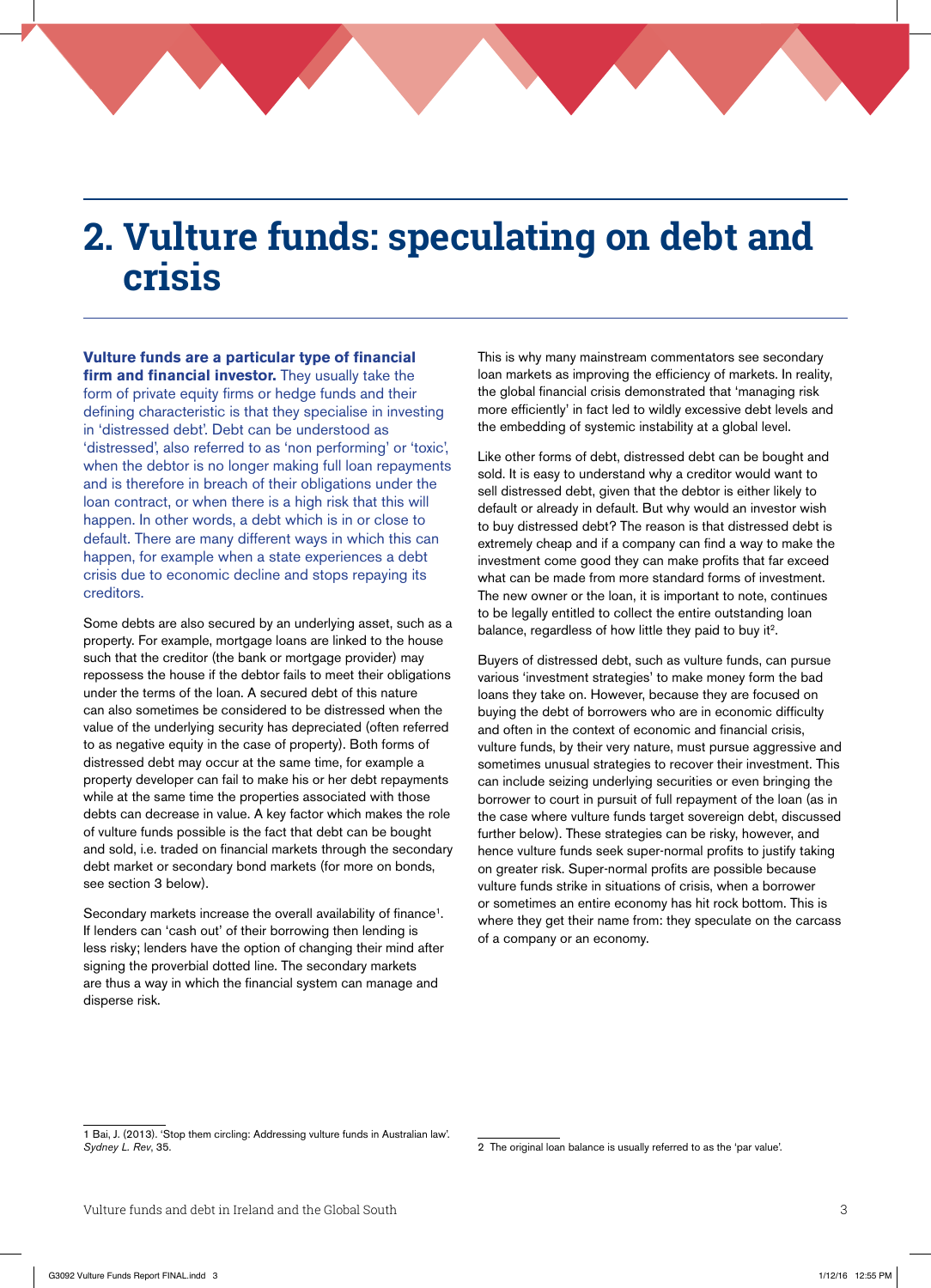## **3. Vulture funds and sovereign debt in the global south**

**Vulture funds make use of a very specific strategy** 

**in sovereign debt crises.** Their aim is to derive supernormal profits by investing in heavily distressed debt and pursing aggressive litigation against debtor nations<sup>3</sup>. Governments the world over typically borrow by issuing bonds<sup>4</sup>. Bonds are contracts for repayment which set out the amount to be repaid, the interest rate, when the loan has to be repaid and related legal matters. However, countries often find themselves in a situation where their debt becomes unsustainable and they are forced to either stop paying their debt or renegotiate the terms of their debt, a process referred to as restructuring. Because of global inequalities and political instability, countries in the global south often find themselves renegotiating debts incurred by dictators and other undemocratic regimes<sup>5</sup>.

When a country faces severe economic crisis and the situation is critical, debt restructuring can be in the interest of both creditors and debtors. From the creditor point of view, 'you can't draw blood from a stone', i.e. it is better to cut your losses and get some of the debt repaid. However, creditors have a second option: selling the bonds they hold on secondary markets. Because in this case the bonds are from a country in a period of acute crisis and on the verge of default or debt restructuring they are a form of 'distressed debt'. The risk of failure to repay in full is extremely high and indeed the terms of the bond may have already been breached. To achieve supernormal profits, vulture funds pursue litigation against the debtor nation as their principal business strategy<sup>6</sup>. Bond holders can take the debtor nation to court and thus legally seek payment to the full original value of the bond, despite the fact that they bought the bond for considerably below its original value.

The most recent high profile case of this sort concerns Argentina7 . The country's current debt difficulties originated with the huge volumes of debt incurred under the military dictatorship during the late 1970s and early 1980s. Argentina later signed up to an IMF structural adjustment programme which saw the country draw down new borrowings but forced the country to implement harsh austerity measures which further entrenched economic decline. By 2001 the debt burden was widely regarded as unsustainable and Argentina defaulted. International pressure from both the IMF and creditors led to two rounds of debt restructuring in 2005 and 2010. By the end of this process of renegotiation, Argentina had achieved a reduction in the nominal value of the bonds, lower interest rates and longer maturity terms. 92.4% of debt was restructured and the process was considered highly successful. However, this left 7.6% of debt unrestructured and the holders of some of that debt include a number of vulture funds.

Vulture funds began purchasing Argentinian sovereign debt in 2001, achieving very low prices given the impending default. They have consistently sought to force Argentina to pay back the full original value of the bonds, thus undermining the debt restructuring process. The funds have pursued a number of legal actions against Argentina as well as somewhat spectacular and controversial asset seizures<sup>8</sup>. In February 2012, these strategies came to fruition when the vulture fund NML Capital brought a successful court action in New York. Judge Thaoms Griesa ruled in favour the vulture fund on the basis of a somewhat controversial interpretation of the now infamous *parri passu* clause which stipulates that no creditor should be treated preferentially.

<sup>3</sup> According to the African Development Bank Group, vulture funds have averaged rates of recovery of between 3 and 20 times their investment. They cite a recent case against Zambia in which a vulture bought sovereign debt for \$3 million and was awarded \$15.5 million after suing for full payment URL: http://www.afdb.org/en/topics-and-sectors/initiatives-partnerships/african-legalsupport-facility/vulture-funds-in-the-sovereign-debt-context/

<sup>4</sup>Many countries of the global south converted sovereign debt into tradeable bonds (so called 'Brady bonds') in the late 1980s

<sup>5</sup> Ambrose, S. (2005).' Social movements and the politics of debt cancellation'. *Chicago Journal of International Law*, 6.

<sup>6</sup> Bai, J. (2013). 'Stop them circling: Addressing vulture funds in Australian law'. *Sydney L. Rev*, 35.

<sup>7</sup> For a fuller account of the Argentinian case see the recent DDCI report 'Toward justice centred debt solutions: lessons from Argentina', URL: http:// debtireland.org/download/pdf/towards\_justice\_centred\_debt\_solutions\_2015. pdf

<sup>8</sup> Kupelian, R. and Rivas, M. S. (2013). Vulture Funds: The lawsuit against Argentina and the challenge they pose to the world economy. Centro de Economía y Finanzas para el Desarrollo de la Argentina (CEFID-AR), Working Paper 49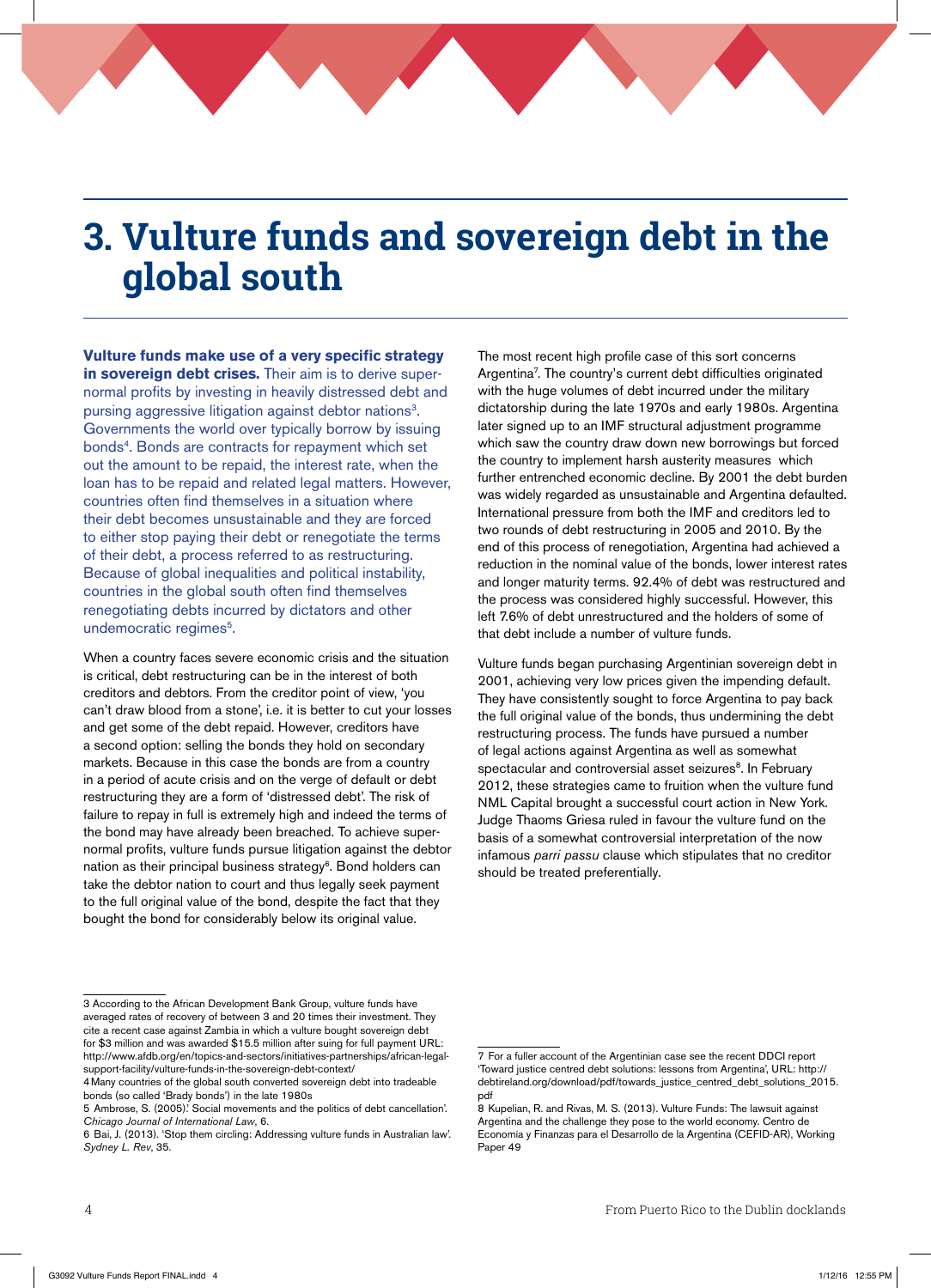The implications of this ruling have been devastating for Argentina. At the most immediate level, there are three principal difficulties for the country if it complies with the ruling. First of all, it will involve paying NML the full original value of the bonds. NML is reported to stand to make 1600% profit if this happens, but for Argentina it means giving money to a hedge fund which could be much better spent on public services and economic development. Second of all, this sends a strong signal to the remaining 'hold outs' (the other holders of the 7.6% debt which was not restructured) to pursue similar lawsuits exposing Argentina to yet more debt repayments. Finally, the remaining 92.4% of creditors who did participate in the restructuring process may now have grounds to renege on the process and pursue full repayment, a turn of events which would push Argentina into a new sovereign debt crisis, and likely default, thus perpetuating the debt spiral. Similar cases have occurred in many heavily indebted countries in the global south<sup>9</sup>.

The nature of secondary bond markets mean a country's debt can be bought up anywhere in the world by funds who are unaccountable and lack transparency<sup>10</sup>. Many are based in tax haven jurisdictions with weak regulation. They encourage creditors and other investors to engage in 'hold out' behaviour and foment speculation on sovereign debt. All of this has very real consequences; debt repayments add to and reinforce the chronic lack of health care, education and other essential services in countries of the global south. The 'investment strategy' pursued by vulture funds is thus extremely damaging to the whole process of sovereign debt restructuring, undermining the very possibility of achieving meaningful agreement with creditors through renegotiations<sup>11</sup>.

9 For example Sierra Leone, Cote d'Ivoire, Burkina Faso, Angola, Cameroon, Congo, Democratic Republic of the Congo, Ethiopia, Liberia, Madagascar, Mozambique, Niger, Sao Tome and Principe, Tanzania, and Uganda. 10 Gentile, C. M. (2010). 'The market for odious debt', *Law and Contemporary Problems,* 73.

11 EURODAD (2014). Tackling the Vultures: Briefing on legislative action to address vulture funds. URL: http://www.eurodad.org/Entries/ view/1546364/2014/09/11/Tackling-the-Vultures-A-briefing-on-legislativeaction-to-address-vulture-funds

To achieve super-normal profits, vulture nds pursue igation against the debtor natio as their principal business strategy.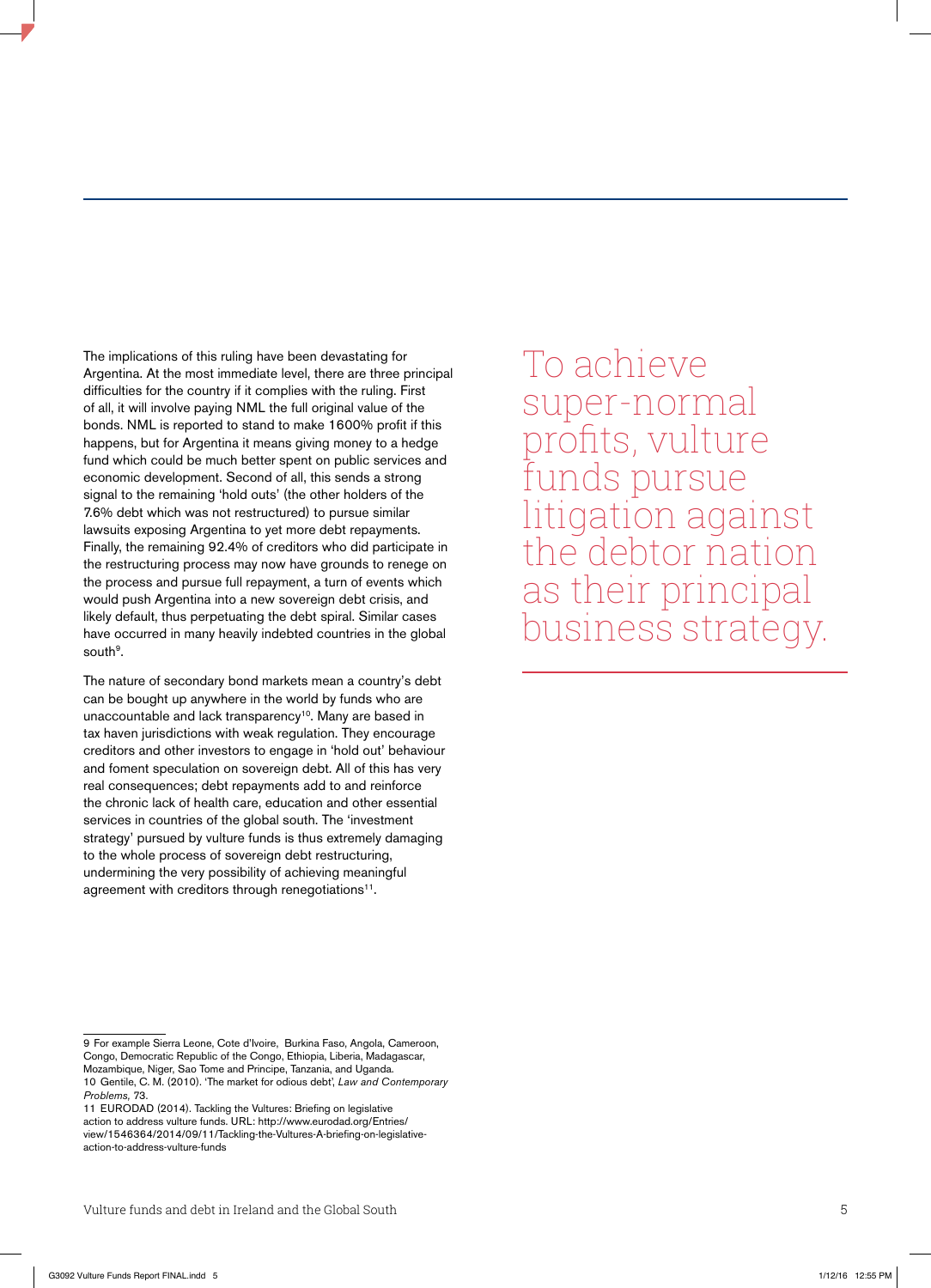# **4. The vultures come to Europe**

**Until recently vulture funds were almost exclusively associated with countries in the global south and speculation in sovereign bond markets.** The global financial crisis, however, led to the proliferation of distressed debt in Europe and across the global north. For many private equity firms and hedge funds, this crisis was an opportunity to buy up cheap financial assets and pursue enormous short term profits.

The first signs of vulture fund investment in European distressed debt arose during the Eurozone sovereign debt crisis. Following the debt restructuring process in 2012, Greece was forced to pay out to vulture funds who had bought billions of euro worth of distressed debt at a discount. Marathon Capital Management, a major investor in Irish distressed debt, was reported to be one of the 'hold outs' (see Case Study III). There was also speculative investment in relation to the debt of Irish banks. In response to the financial crisis, the Irish government issued a blanket guarantee of six domestic banking institutions covering both deposits and liabilities. Moreover numerous banks became effectively nationalised. A number of vulture funds bought discounted bonds which had been issued by these banks and initiated litigation to frustrate Irish government attempts to impose losses on some sets of bondholders (see Case Study II). The firms involved included Aurelius Capital Management and Fir Tree Partners; the former was also involved in vulture strategies in relation to Argentine debt.

### 4.1 The European financial crisis: an investment opportunity for vulture funds

While the European sovereign debt crisis may have attracted the first vulture funds in search of big profits on distressed debt, the real feeding frenzy was unleashed in real estate debt markets from 2013. Economic growth in the euro area and the massive profits made by financial firms in the late 1990s and early 2000s were heavily linked to property speculation. Property prices grew rapidly in many European countries, in particular Ireland, Spain and the UK. Banks lent heavily to property developers to build houses, office blocks, shopping centres, hotels and other types of development. When the 'credit crunch' hit in 2008, however, property prices collapsed rapidly. While we often associate the property crash with countries like Ireland and Spain, in reality the crash went far beyond these countries. Many other countries experienced bubbles in residential and commercial real estate (including the UK, Greece, Latvia, Hungary and many others) Moreover, much of the money invested in property in the peripheral European countries came from banks in the so-called core countries such as Germany, France and the UK<sup>12</sup>.

The European property crash led to an avalanche of distressed debt in Europe. There are three key reasons for this. Firstly, borrowers were unable to repay their loans. This is true of many ordinary mortgage holders as well as for large scale property developers. Secondly, the value of the properties securing the loans (i.e. the loan collateral) declined sharply. Finally, these two problems extinguished demand for loans associated with real estate (i.e. the market in financial assets linked to real estate froze). This is the context in which vulture funds began to see the opportunity for super-normal profits.

Current estimates suggest that there are up to €879.1bn of 'non-performing loans' (i.e. distressed debt) held by European banks<sup>13</sup>. Most of this relates to property loans. Cushman and Wakefield estimate that there is over €541bn of distressed real estate debt in Europe. We are speaking of enormous quantities of financial assets here, worth several times the entire Irish economy, and hence representing exceptional opportunities for investment. It is also worth noting that much of this debt is held by public Asset Management Companies (AMCs) or 'bad banks'14, such as Ireland's NAMA and Spain's SAREB (see Table 1). 43% of all distressed real estate debt, or  $\in$  233 billion is held by these entities. This debt is concentrated in the countries most heavily hit by the financial and property crisis – in particular Ireland, Spain and the UK.

The vast majority of this bad debt is being snapped up by global vulture funds, in particular US based private equity firms (See Table 2). Private equity firms accounted for an estimated 76% of such transactions in 201415. Global giants like Cerberus, Lone Star Capital and Blackstone are among the top investors.

<sup>12</sup> See Observatorio Metropolitano (2012) *Crisis and Revolution in Europe*. Madrid: Traficantes de Suenos. URL: http://www.observatoriometropolitano.org/ wp-content/uploads-observatorio/2012/05/CR\_eng\_02.pdf 13 BTG Global Advisory (2015). European Insight: the NPL market Europe

<sup>2015.</sup> URL: http://www.btgga.com/assets/uploads/insights/1383%20 Capital%20Markets\_EMAIL.pdf

<sup>14</sup> AMCs or 'bad banks' are agencies established by governments to acquire and manage distressed debt from the banking sector. They are seen as an important mechanisms in resolving systemic financial crises. For a fuller discussion see Byrne, M. 2015. 'Bad banks: the urban implications of Asset Management Companies', *Journal of Urban Research and Practice*, 8(2) 255- 266.

<sup>15</sup> Cushman and Wakefield (2014). European Real Estate Loan Market Q3 2014. URL: http://www.worldpropertyjournal.com/downloads/European-CRE-Loan--REO-Sales-Market-Q3-2014.pdf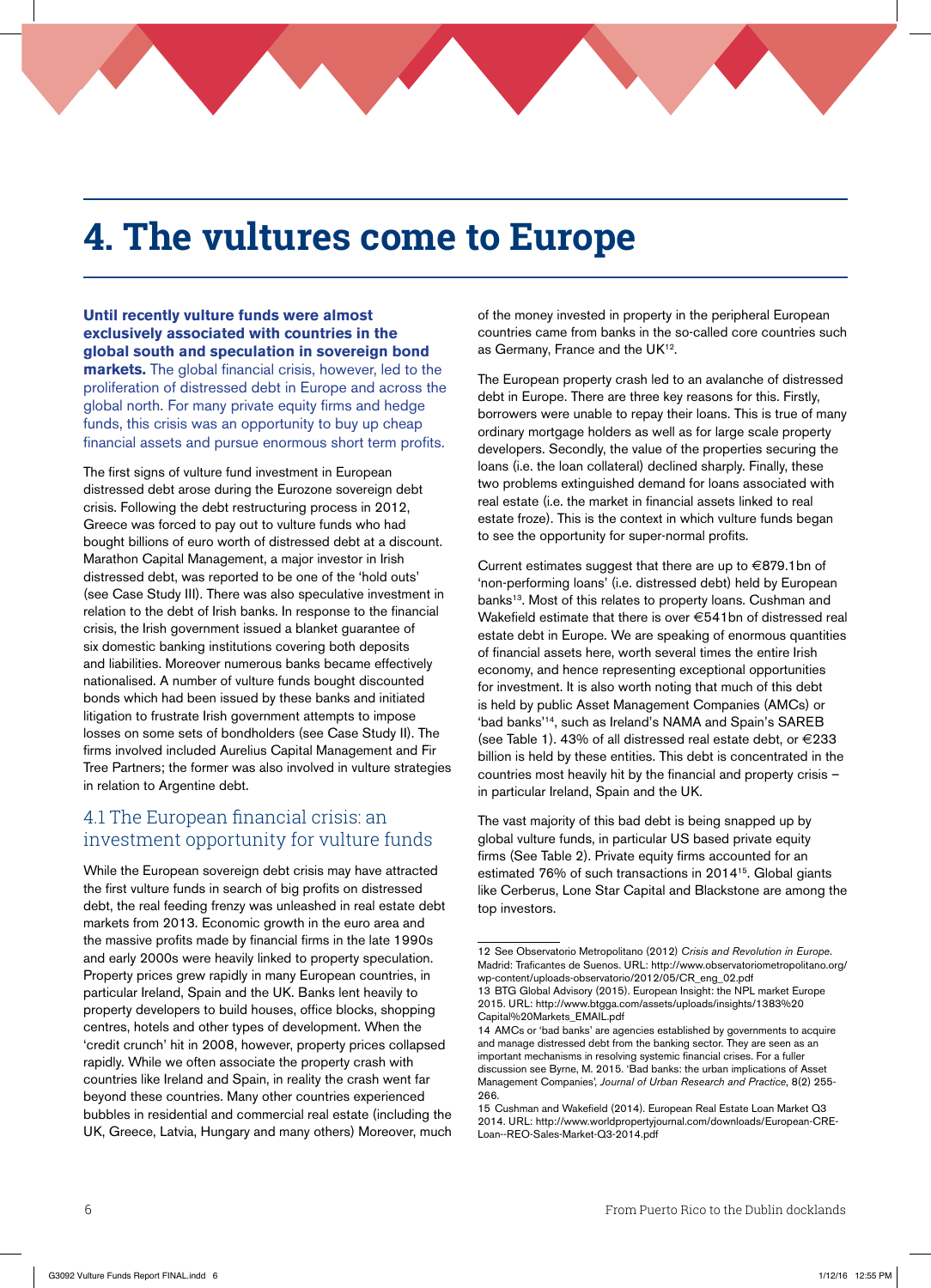| <b>Name</b>                           | <b>Country</b>     | Est. | <b>Total original</b><br>assets | <b>Current assets</b> | <b>Current assets as</b><br>% of original assets |
|---------------------------------------|--------------------|------|---------------------------------|-----------------------|--------------------------------------------------|
| Nama                                  | <b>Ireland</b>     | 2009 | €73.4bn                         | €52.2 bn              | 71%                                              |
| <b>EAA</b>                            | Germany            | 2009 | €15.9bn                         | €0bn                  | 0%                                               |
| <b>KA Finanz</b>                      | Austria            | 2009 | €3.6bn                          | €0.7bn                | 19%                                              |
| <b>FMS</b>                            | Germany            | 2010 | €19.7bn                         | €7.3bn                | 37%                                              |
| <b>UKAR</b>                           | <b>UK</b>          | 2010 | €107bn                          | €71.8bn               | 67%                                              |
| <b>IBRC</b>                           | <b>Ireland</b>     | 2011 | €21.9bn                         | €0bn                  | 0%                                               |
| <b>SAREB</b>                          | Spain              | 2012 | €107bn                          | €87.2                 | 82%                                              |
| Propertize                            | <b>Netherlands</b> | 2013 | €7.4bn                          | €6.5bn                | 88%                                              |
| <b>DUTB</b>                           | Slovenia           | 2013 | €1.3bn                          | €1.3bn                | 100%                                             |
| <b>BES</b> bad<br>bank                | Portugal           | 2014 | €2.9bn                          | €2.9bn                | 100%                                             |
| <b>Finansiel</b><br><b>Stabilitet</b> | <b>Denmark</b>     | 2008 | €3.1bn                          | €1.9bn                | 61%                                              |
| <b>HETA</b>                           | Austria            | 2014 | €1.6bn                          | €1.4bn                | 89%                                              |

### **Table 1. European Public Asset Management Companies.**

All figures are approximate. Source Cushman and Wakefield (2015). European Real Estate Loan Markets Q2 2015. URL: http://www.cushmanwakefield.com/~/media/global-reports/European%20CRE%20Loan%20%20REO%20Sales%20Market%20Q2%202015.pdf

### **Table2. Top ten investors in distressed European real estate debt, Q2 2015.**

| 1              | Cerberus               |
|----------------|------------------------|
| $\overline{2}$ | Deustche Bank/Apollo   |
| 3              | Lone Star              |
| 4              | <b>JP</b> Morgan       |
| 5              | <b>Oaktree Capital</b> |
| 6              | Fortress/Eurocastle    |
| 7              | Sankaty                |
| 8              | <b>Blackstone</b>      |
| 9              | Goldman Sachs          |
| 10             | <b>Otto Group</b>      |

All figures are approximate. Source Cushman and Wakefield (2015). European Real Estate Loan Markets Q2 2015.

URL: http://www.cushmanwakefield.com/~/media/global-reports/European%20 CRE%20Loan%20%20REO%20Sales%20Market%20Q2%202015.pdf

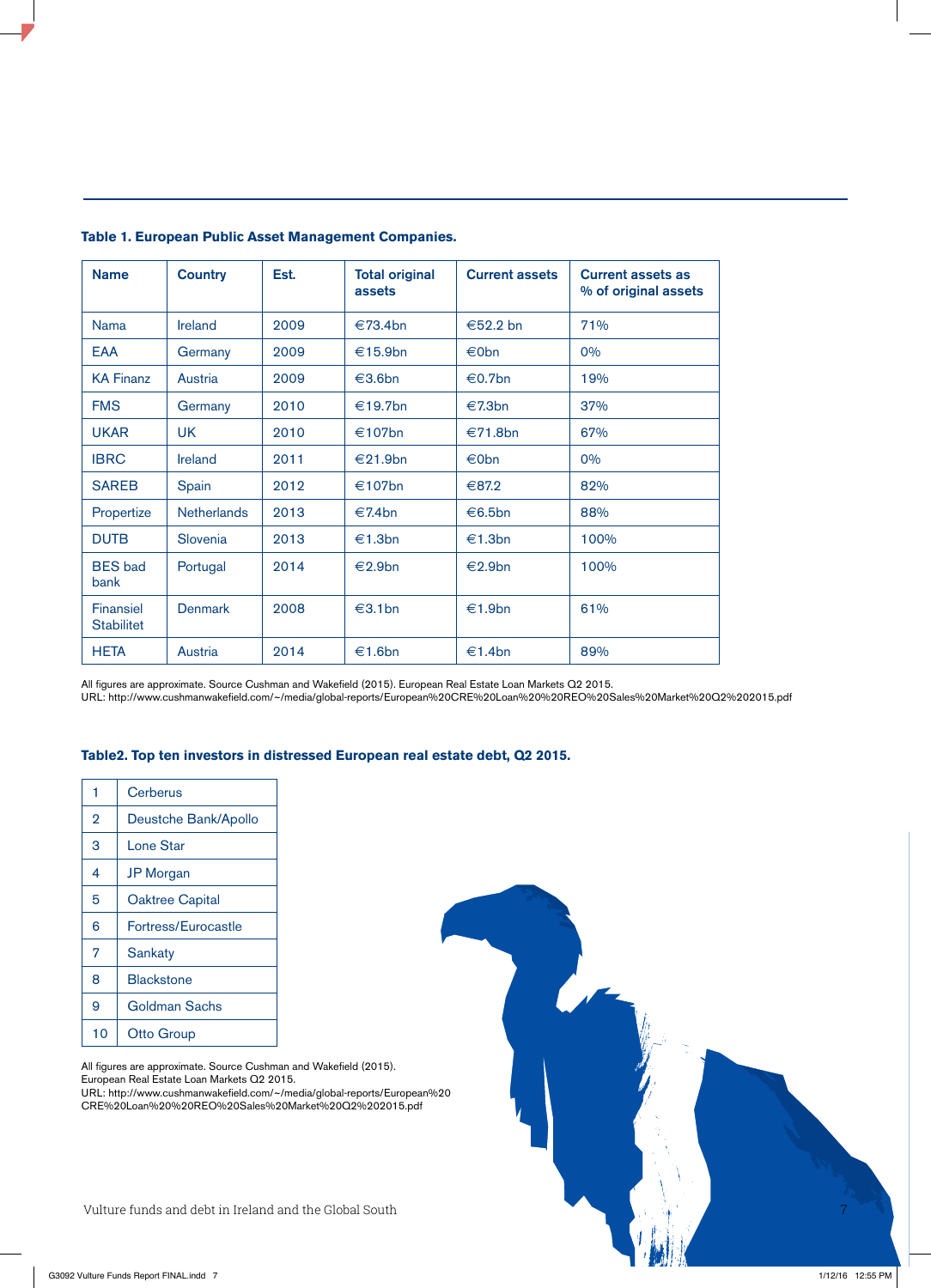## 4.2 Ireland's great property give away

Ireland has been the main focus of vulture funds investing in distressed European real estate debt, particularly in 2014. The market for distressed debt was formed when a number of foreign banks moved to sell their Irish loan portfolios, in particular Danske Bank, Lloyd's bank and Ulster Bank/RBS. However, what has really driven the market has been the two Irish AMCs or 'bad banks': the National Asset Management Agency (NAMA) and the Irish Banking Resolution Corporation (IBRC). The latter was formally Anglo Irish Bank, a financial institution which has become synonymous with reckless lending. Anglo was nationalized by the Irish government and converted into the IBRC, which was tasked with disposing of the bank's assets, much of which are loans linked to commercial real estate. The IBRC was liquidated in 2014 thus dumping a huge quantity of assets onto the market in one go. NAMA was set up in 2010 to acquire and manage distressed property loans from across the banking sector. It acquired €72bn worth of large scale (upwards of €5 million) real estate loans from five domestic banks, representing a staggering 47% of Irish GDP at the time. NAMA's job is to sell these assets off, with a deadline of 2020 to sell all assets. Under pressure from both the Irish government and the Troika NAMA has been selling huge volumes of assets in a very short space of time.

The IBRC and NAMA combined were the largest vendors of distressed real estate assets in Europe in 2014. Out of €96.7 billion of distressed real estate asset sales in Europe in 2013 and 2014, an incredible €36 billion related to assets sold by the two agencies<sup>16</sup>. In order to appreciate the intensity of this speculative feeding frenzy it is worth bearing in my mind Ireland's tiny size compared to other European countries. Almost all of this debt is being bought by private equity firms and hedge funds. The Texas based Lone Star Capital bought 60% of all assets brought to market by IBRC. 90% of assets sold by NAMA went to US firms and NAMA CEO Breandan McDonagh confirmed that the "vast majority" of these were private equity firms<sup>17</sup>. NAMA's single largest loan sale was that of Project Eagle, £4.4 billion worth of loans linked to Northern Irish real estate sold to Cerberus, another US private equity player. Private banks have also being selling to the same firms. Ulster Bank/RBS' Project Achill included €550 million of distressed loans secured by properties in both Ireland the UK and was sold to Lone Star in 2014. The most active buyers are Lone Star, Cerberus, Oaktree Capital, CarVal, Apollo Capital, Starwood Capital, Marathon, King Street Capital and Blackstone.

In most instances distressed debt is being sold at huge discounts. In NAMA's largest transaction, mentioned above, Project Eagle was sold to Cerberus for £1.2 billion. The loan book had a £4.4bn nominal balance, i.e. it was sold at a 72.7% discount<sup>18</sup>. NAMA's Project Arrow consists of loans with an original value of over €7bn but is expected to sell for around €1bn. Similarly, Ulster Bank/RBS' Project Aran, a massive portfolio of distressed Irish real estate loans with an original value of €6 billion, was sold to Cerberus for just €1.1 billion in late 2014.

These heavy discounts are what make possible big profits for the vulture funds. They can pursue various 'investment strategies' including restructuring loans and re-selling them or repossessing underlying property assets to develop, refurbish or sell. In the case of the former, for example, a fund can buy a loan with an outstanding balance of €100 million for €30 million. The loan is sold at a discount because the debtor has failed to meet their repayments and the value of the underlying security (for example an office block) has fallen massively, i.e. because it is 'distressed'. The fund, having bought the loan, can restructure it such that the new outstanding debt is  $\in$ 40 million<sup>19</sup>. While the debtor may not have been able to pay the loan payments on a €100 million loan, they may be able to keep up with the smaller restructured amount. If so the loan is transformed from a distressed or 'non-performing' loan to a 'performing' loan. At this point, the fund has the option of holding on to the loan and collecting their €40 million. However, because they have restructured the loan into a performing loan they also have the option to sell it on to the much larger set of financial institutions that invest in performing loans, such as insurance or pension funds.

Funds can also pursue a 'loan-to-own' strategy, in which case they buy the loan solely to seize the underlying asset, for example an office block as in our above example. Because the loan in question is distressed, the debtor will already be in breach of their loan contract and as such the underlying asset can be repossessed usually without any great legal difficulty or delay. Once the fund has taken control of the underlying property assets, they can sell them on immediately at a profit or perhaps invest in them (e.g. refurbishment) with a view to extracting an even greater profit.

<sup>16</sup> Cushman and Wakefield (2014). European Real Estate Loan Market Q3 2014. URL: http://www.worldpropertyjournal.com/downloads/European-CRE-Loan--REO-Sales-Market-Q3-2014.pdf

<sup>17 &#</sup>x27;Nearly all the assets from Nama's €17.5 billion in fire sales have gone to offshore buyers', *thejournal.ie*, 22/10/2014. URL:http://www.thejournal.ie/namasales-offshore-1740291-Oct2014/

<sup>18 &#</sup>x27;NAMA completes Project Eagle sale at loss', CoStar Finance, 23/05/2014. URL: http://costarfinance.com/2014/06/23/nama-completes-project-eaglesale-at-loss-with-cerberus-financing-with-nomura-and-bawag/

<sup>19</sup> In this example there has been a write down of the debt or 'hair cut' of €60 million for the debtor. This represents a loss for the seller of the loan, e.g. a bank or NAMA. In the Irish case, as in most European countries, this loss has been covered by the public in the form of bank bailouts (re-capitalization, emergency liquidity, quarantees etc.)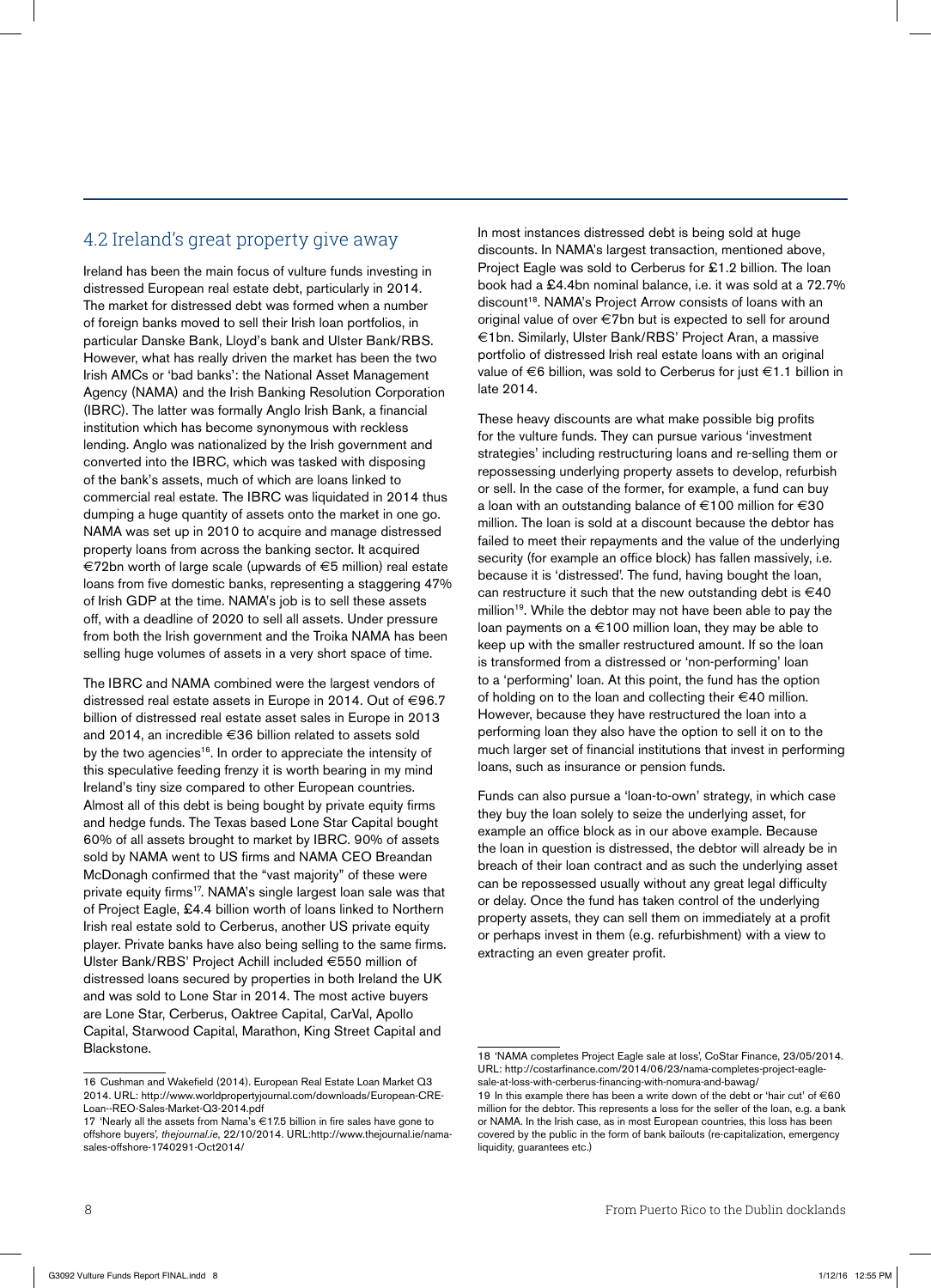There are three key things that give vulture funds a decisive advantage in the Irish real estate market, both of which shed light on their wider operations in crisis-ridden economies. Firstly, vulture funds have swooped into Ireland because virtually all Irish financial institutions are simultaneously trying to get rid of bad real estate debts *en masse* (known as deleveraging). Because of the economic crisis, Irish financial institutions are forced to sell and to sell quickly, leading to what many call a 'fire sale' dynamic. Secondly, because the Irish financial system is in crisis there is an acute absence of finance. In other words, it is very hard or impossible for domestic actors to obtain credit to invest in Irish real estate. Because private equity funds and hedge funds have access to huge financial fire power, they can enter when others cannot. Thirdly, because they do not have a retail presence in Ireland or need to maintain client relationships (as domestic banks do, for example) they can squeeze debtors as hard as they like. This is why they are seen as very aggressive players with little regard for long term economic well-being.

### 4.3 Understanding the risks posed by vulture funds in Ireland

The entry of vulture funds as the dominant players in Ireland's financial and real estate markets marks a qualitative shift for Ireland. But what are the likely impacts of this? In relation to vulture fund's investment in sovereign debt we have already seen the exceptionally destructive role they play. Their involvement in European and Irish real estate is, however, much more recent and as such their effects on social and economic well-being are yet to materialize. Moreover, the investment strategies of vulture funds in Ireland are more varied and nuanced than their counterparts in the sovereign debt markets. Nevertheless, a number of significant risks can be clearly identified.

As noted, vulture funds have almost exclusively focused on real estate related debt and as such housing and urban development are most tangibly effected. Much of the distressed debt bought up by the funds is the mortgages of ordinary home owners, in particular 'non-performing' mortgages which are in serious arrears. This is one the most problematic sets of 'assets' for Irish banks; there are approximately 100,000 mortgages in serious arrears and some commentators estimate that we will see between 20,000 and 30,000 home repossessions. Research has documented the difficulties experienced by mortgage holders in arrears. Mortgage arrears typically occur in a context of unemployment, but harassment by banks and fear of repossession also lead to significant stress for families and impacts negatively on mental health<sup>20</sup>.

Instead of protecting those in danger of repossession, however, banks have sometimes preferred simply to offload the mortgages to vulture funds.

Vulture funds are not regulated by the Irish Central Bank and as such the exact number of mortgages now owned by funds is unknown. Even the Department of Finance does not appear to have robust figures on this, however Minister for Finance Michael Noonan suggested that there are up to 10,000 mortgages now held by vulture funds<sup>21</sup>. Some commentators put that figure closer to 20,000. A number of high profile transactions which are in the public domain include Lone Star's acquisition of the entire mortgage book of Lloyd's Bank (4000 mortgages) as well as their acquisition of Start Mortgages, Ireland's dedicated sub-prime mortgage provider. Permanent TSB (over 90% government owned) sold its subprime mortgage book to Mars Capital Ireland, a fund linked to giant hedge fund Oaktree Capital<sup>22</sup>. The same fund also bought a mortgage loan book from IBRC. Tanager, a US private equity firm, was reported to have bought 2000 mortgages from Bank of Scotland Ireland<sup>23</sup>.

Three key difficulties arise here. First of all, and as already noted, vulture funds pursue high returns over the short term. They engage in risky "investment", but they want to see big yields. This means aggressive 'asset management strategies', which in practice means squeezing debtors hard. This is likely to cause further difficulty for already vulnerable home owners and increase the likelihood of eviction. While we are yet to have sufficient data on this in Ireland, evidence from the US in relation to vulture funds investment in both residential and rental property raises serious concerns. For example, research in the US shows that private equity firms are more likely to foreclose on mortgage holders in arrears than banks are $24$ . Second of all, and relatedly, vulture funds are not interested in the long term. Here it is important to recall that although they operate in loan markets, vulture funds don't actually provide credit<sup>25</sup>. They simply buy up credit that has gone bad.

<sup>20</sup> Wallace, A. and Ford, J. (2010). Limiting Possessions? Managing Mortgage Arrears in a New Era. *International Journal of Housing Policy*, 10(3): 133-155.

<sup>21 &#</sup>x27;Fears as 10,000 mortgages now in the hands of vulture funds', thejournal. ie, 09/08/2014. URL: http://www.thejournal.ie/mortgages-unregulated-bodies-1606582-Aug2014/

<sup>22 &#</sup>x27;PTSB agrees sale of subprime mortgages', *The Irish Times*, 21/10/2014, URL: http://www.irishtimes.com/business/financial-services/ptsbagrees-sale-of-subprime-mortgages-1.1970622

<sup>23 &#</sup>x27;Mortgage vultures may cast cold eye on new Irish clients', *The Irish Independent*, 04/01/2015, URL:http://www.independent.ie/business/personalfinance/property-mortgages/mortgage-vultures-may-cast-cold-eye-on-new-irish-

clients-30880255.html 24 Razza, C. (2014). *Vulture Capital Hits Home*. The Right to the City Alliance and the Centre for Popular Democracy. URL: http://homesforall.org/wp-content/ uploads/2014/09/HUD.DASP\_.RTC\_v15.pdf

<sup>25</sup> Kupelian, R. and Rivas, M. S. (2013). Vulture Funds: The lawsuit against Argentina and the challenge they pose to the world economy. Centro de Economía y Finanzas para el Desarrollo de la Argentina (CEFID-AR), Working Paper 49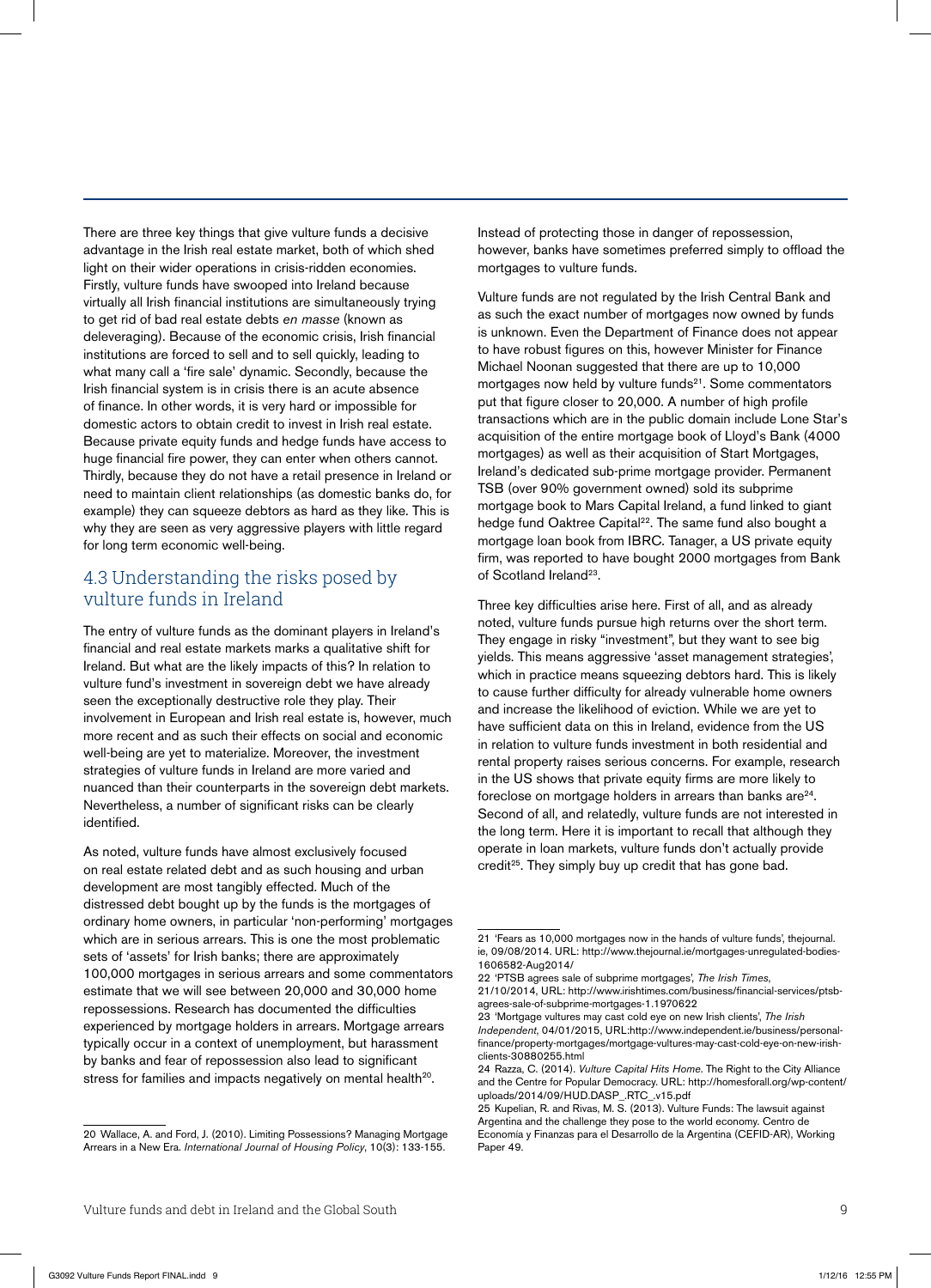This means they do not need a retail presence in the country nor do they need to build a positive brand or client relationships. They are not concerned with how they are perceived. This enables them, once again, to pursue aggressive strategies with scant regard for mortgage holders or the long term consequences. Third of all, vulture funds are not regulated by the Central Bank of Ireland, a problem raised by the governor of the Central Bank in April 2014 and various legal and consumer rights advocates.

In addition to distressed mortgages, vulture funds have also been aggressively buying development land, such as the 400 acres at Cherrywood in Dublin 18 which was bought by Texas based property developer Hines in partnership with New York private equity firm King Street Capital. Development land is an extremely precious resource in any city, and all the more so in a city like Dublin which is subject to population growth and an acute shortage of housing (in particular social and affordable housing). The acquisition of strategic land banks by vulture funds this has a significant opportunity cost as this land could be used for important social infrastructure, such as housing. Vulture funds are instead focusing on the construction of commercial office space and where they are developing housing, for example in the docklands, it is luxury apartments and high end housing. There is also some evidence that the arrival of vulture funds in the Irish real estate markets is already influencing the planning process. For example, in 2014 a Strategic Development Zone (SDZ) came into effect in Dublin's Docklands. The Docklands area contains one of the highest concentrations of NAMA assets; the agency controls 75% of undeveloped land within the SDZ. NAMA advocated strongly for the SDZ, in large part because the 'fast track' planning system provided by the SDZ is more attractive to global funds<sup>26</sup>. More broadly, the acquisition of large and sometimes strategic tracts of development land may grant vulture funds significant influence over the planning process.

The frenzy of speculation associated with vulture fund's entry into Ireland, however, has also drove up land prices at an alarming rate . Commercial real estate (including development land) loan sales in 2014 amounted to an incredible €21 billion, while direct property sales in the sector also rose to  $\in$  4.5 billion (CRBE, 2015; SCSI, 2015). Direct property transaction volumes represent a record high, surpassing boom-time peaks, and this is despite the collapse in commercial property prices, suggesting an enormous quantity of transactions and a veritable feeding frenzy (Goodbody, 2015). Increasing development land prices mean increasing house prices and increasing rents, which is bad news given Ireland's current housing crisis.

26 Byrne, M. 2015. 'Asset Management Companies and the financialization of urban development: lessons from Ireland and Spain'. *Progressive Planning Magazine*, winter.

In additional this makes the provision of social housing and other infrastructure more expensive for local authorities and central government.

Because vulture funds have been focused on real estate there is thus far limited information on their impact on employment. However, vulture funds may sometimes take control of a company in order to access or 'strip' its real estate assets. This can have very negative impacts for employees. The most prominent example of this in Ireland thus far has no doubt been the case of the iconic Clery's department Store on Dublin's O'Connell Street. The department store was bought by US investors Gordon Brothers out of receivership and these in turn sold the company on to a company majority owned by a London based investment and hedge fund (Cheyne). Clery's was immediately closed down leading to the loss of over 400 jobs. Clery's real estate assets had been separated into a separate vehicle prior to the sale, presumably to facilitate value extraction.

Taken together, the risks discussed above point to the wider issues around largely unaccountable global funds gaining control of a crucial social and economic resource: property and land. Because of their global reach, vulture funds are less susceptible to local economic or political pressure and in some cases are entirely unregulated. This leads to a further deterioration of local and national control and reinforces the power of largely unaccountable global actors.

## 4.4 The role of the Irish government in attracting vulture funds

Despite the risks outlined above, it is important to bear in mind that, as is the case with speculation on sovereign debt, the activities of vulture funds could not take place without a political and regulatory environment which facilitated them<sup>27</sup>. Nowhere is this clearer than in the case of Ireland's property market. The initial entry of vulture funds into Ireland took place as a result of the rapid exit of foreign lenders from the market, specifically Danske Bank, Lloyd's Bank and Ulster Bank/ RBS. This shifted to an industrial scale, however, as a result of the two public or quasi-public agencies discussed above: NAMA and the IBRC. These agencies are crucial here in three respects: they sell big, they sell quick and they sell cheap.

Both NAMA and the IBRC bundle loans together in what are called 'portfolios'. These typically range in value from between €100 million and several billion. The size of the portfolios in NAMA's case has increased over time.

<sup>27</sup> Cibilis, A. (2015). 'Toward justice centred debt solutions: lessons from Argentina'. Dublin: Debt and Development Coalition Ireland. URL: http:// debtireland.org/download/pdf/towards\_justice\_centred\_debt\_solutions\_2015. pdf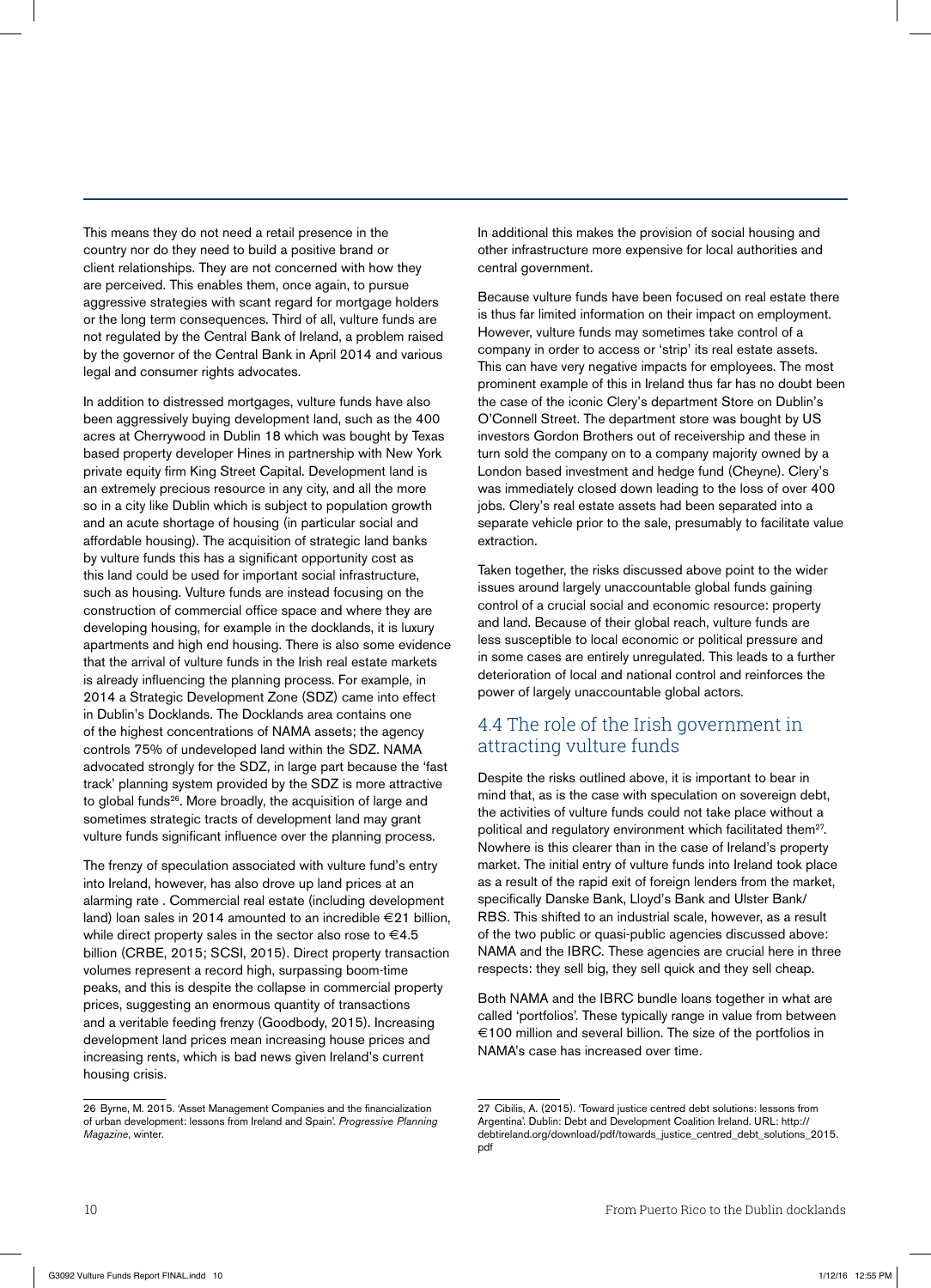Packaging assets together, or loan aggregation, is crucial because it gives assets the *scale* that makes them attractive to global funds. It is also crucial because it prices out local investors.

NAMA is also selling off its assets at a spectacular rate. The IBRC, in turn, virtually sold its assets in one go as the company was placed in liquidation (by the Irish government). NAMA's timeline is largely dictated by the Irish Department of Finance, which took the decision to place stringent bond redemption targets on NAMA. This puts NAMA in the position of needing to generate massive volumes of cash in a short period, thus effectively forcing it to sell as much as possible as quickly as possible. The massive volumes of assets dumped by NAMA and by the IBRC on the market at the same time created the conditions for the intense speculative frenzy witnessed in the last number of years. Relatedly, because NAMA and the IBRC have been selling under stringent time pressure they have sold assets at very steep discounts<sup>28</sup>. The dramatic discounts available pushed yields on Irish real estate assets up, and high yields are the number one priority for vulture funds.

In essence,the IBRC and NAMA, both under the control of the Irish government, *created* large, high yielding assets and sold them *en masse*. This created a context which not only favoured vulture funds, in a sense it meant that *only* vulture funds had the financial fire power required to play this extremely high stakes game.

It should be noted that the way in which vulture funds have found fertile ground in Ireland is not an unintended consequence of NAMA's policies, but an explicit objective. NAMA's Annual Statement of 2013 sets out as an objective 'to attract international capital'29. Breandan McDonagh (NAMA CEO) took the opportunity of a recent appearance before the public accounts committee to champion the fact that 'NAMA's market activity and deleveraging have contributed to the strong inflows of foreign capital'30.

#### **Courting the vultures**

The Irish government has rolled out the red carpet for the vultures, engaging in frequent meetings with the key players. Funds like Blackstone and Apollo have had meetings with senior civil servants at the Dept. of Finance.

Blackstone also had a private meeting with the Taoiseach Enda Kenny in late 2011. The Minister for Finance met with Lone Star capital three times and Apollo capital twice in 2013 and 2014. All in all, the department of finance met with vulture funds no less than 65 times in 2013 and 2014. In contrast, they met with groups advocating on behalf of mortgage holders just five times.

On the 4th of March 2015 the Department of Finance went further still in its efforts to facilitate vulture funds by organising a conference in which figures form the Irish property industry could 'network' with private equity firms and other global financial players.

#### **Tax regimes**

Ireland's current tax regime is undoubtedly relevant to the activities of vulture funds here. We cannot provide a full and comprehensive account of the wide variety of tax structures which international funds can make use of here. However, it is worth briefly mentioning the principal Irish structures through which international funds invest in distressed debt in Ireland: the Qualifying Investor Fund and the Section 110 Company. QIFs must be register with the Central Bank but they are automatically exempt from borrowing and investment restrictions normally imposed on foreign funds and as such are favoured by 'alternative investment' funds such as hedge funds. QIFs are exempt from Irish tax on their income and gains, the do not pay a withholding tax and they can benefit from Ireland's vast network of double-taxation treaties<sup>31</sup>.

Section 110, of the Taxes Consolidation Act 1997 provides for the taxation of securitisation vehicles. In practice, however, Section 110 companies go beyond securitisation to include many forms of financial assets including loans and derivatives. Section 110 companies are theoretically liable at the higher rate of Irish corporation tax, but due to a wide variety of exemptions they are effectively tax neutral. It is also important to note that these two vehicles can be combined, sometimes referred to as a Super QIF structure. In these instances a QIF is established but in turn sets up a Section 110 company as a 100% subsidiary, this can enhance 'tax efficiency' still further. According to one of Ireland's principal corporate legal firms, the main private equity investors in Irish real estate have made use of the above structures, including Lone Star, Cerberus and Blackstone<sup>32</sup>.

<sup>28</sup> It should also be noted that in some instances NAMA has actually financed the very vulture funds snapping up its assets. Under a programme called 'vendor finance' NAMA lends to vulture funds to buy its assets.

<sup>29</sup> NAMA (2013). Section 53 Annual Statement 2013. URL: https://www. nama.ie/fileadmin/user\_upload/NamaAnnualStatement2013.pdf

<sup>30</sup> McDonagh, B. Opening Statement to the Public Accounts Committee, 01/10/2015,URL: https://www.nama.ie/fileadmin/user\_upload/Brendan\_ McDonagh\_-\_Opening\_Address\_to\_the\_PAC\_-\_1\_October\_2015.pdf

<sup>31</sup> Davy. Ireland as a location for distressed debt funds. URL: http://www. davy.ie/binaries/content/assets/davypublic/fund-services/briefings/ireland-as-alocation-for-distressed-debt-funds-web.pdf

<sup>32</sup> Dillon Eustace. Irish structures for investing in distressed assets. URL: http://www.dilloneustace.ie/download/1/Irish%20Structures%20for%20 investing%20in%20Distressed%20Assets.pdf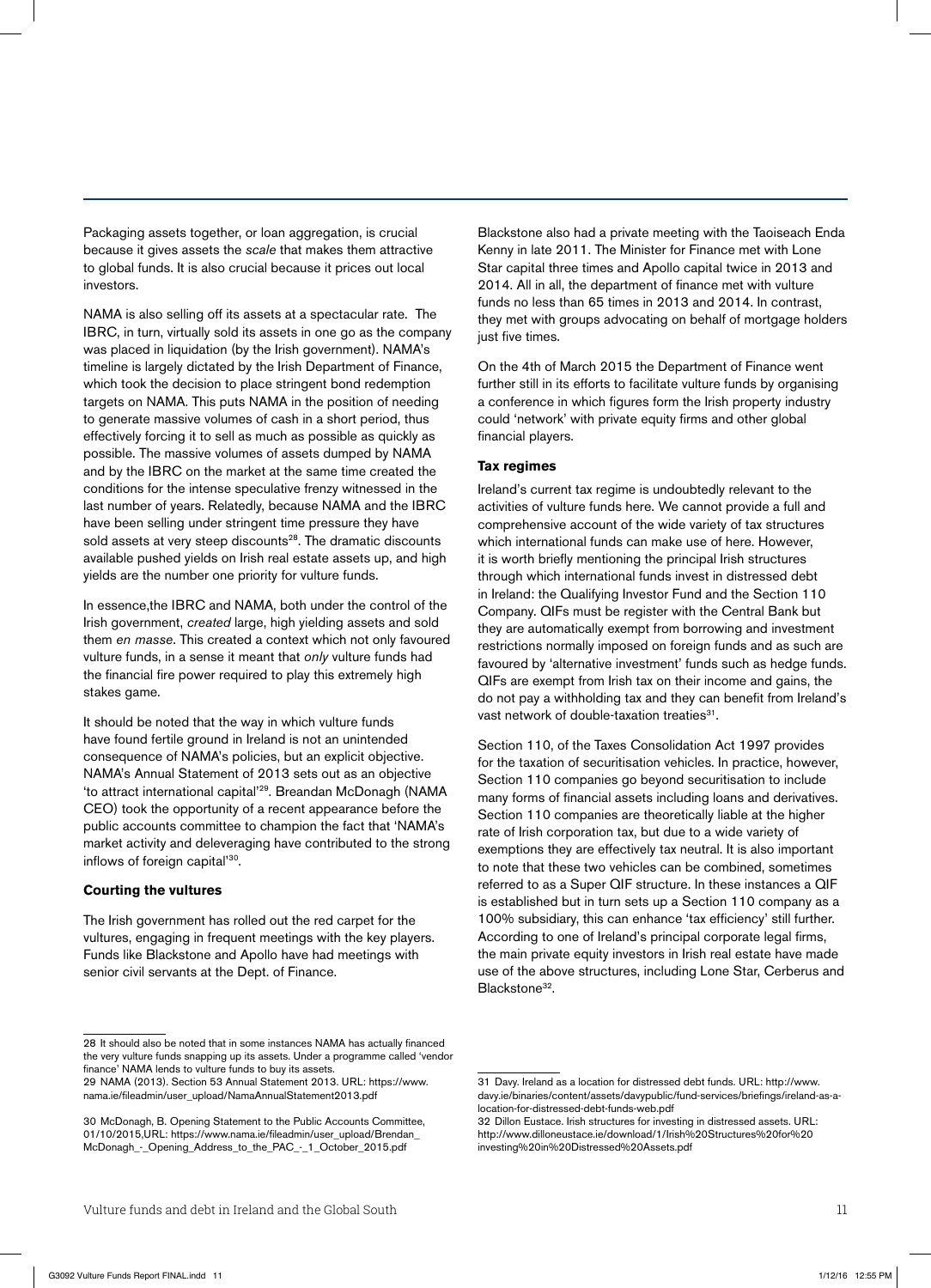## **5. Vulture funds, distressed debt and global financialization**

**Thus far we have looked at the activities of vulture funds in relation to sovereign debt in the global south and real estate in Ireland.** What are the common traits and dynamics at stake here and what do they tell us about our increasingly financialized world? At the heart of vulture fund "investment" in both spheres is the question of distressed debt and secondary loan markets.

Secondary loan markets create a market in speculative investment in debt. This means that many companies can make money investing in debt without lending at all, and as such without making any direct contribution to the productive economy. Economic crisis becomes an investment opportunity. For nations this means that mounting debt, rising unemployment, economic crisis or environmental catastrophe can all become sources of speculative investment by vulture funds. For banks and other lenders to real estate, as we have seen, this means that financial and property crises become an opportunity for speculative investment. Finding 'opportunities' in distressed debt markets, then, is the common trait amongst vulture funds.

In both cases (sovereign debt and real estate), vulture funds need to pursue aggressive strategies in order to make money in a context of crisis. In the global south, this means using litigation to effectively prey upon the public purse of sovereign nations. In real estate markets, it means buying up debt to gain control over income streams and capital values of underlying assets.

The rise of the vulture funds, however, needs to be placed in systemic perspective. The growth of distressed debt markets is linked to a larger shift in the global economy: the process described as 'financialization'. The process of financialization can be generally defined as the growing power of finance and financial actors over social, economic and political processes<sup>33</sup>. The financial system has grown exponentially in recent decades and now far outweighs the so-called real economy in terms of sheer volumes of wealth. Financial actors – banks, insurance and pension funds, hedge funds and private equity firms, and other kinds of financial intermediaries - have all become incredibly powerful actors.

The rapid increase in levels of debt is at the heart of this. Levels of both public and private debt have sky rocketed over recent decades. In the global south this has been associated with crippling levels of sovereign debt while in the global north levels of private debt (residential mortgages, credit card debt etc.) have increased dramatically.

Secondary debt markets play an important role here. As mentioned above, by allowing creditors to more easily enter and exit lending arrangements they increase the possibility for financial institutions to manage the risks associated with lending. They thus increase the overall availability of credit in the economy while at the same time dispersing risk throughout the financial system. With increased debt and increased risk comes increasing economic volatility. This was brought home to many by the recent global financial crisis.

Some brief reflections on Ireland's property bubble and crisis are worth mentioning here. Ireland's bubble was driven by international credit. Between 1999 and 2007 Irish banks' net borrowing from abroad went from 10% to 60% of GDP<sup>34</sup>. Irish banks borrowed short term on international money markets to lend long term into property development and property speculation<sup>35</sup>. When credit 'crunched' in 2008 the credit tap was turned off leaving Irish banks exposed, with disastrous consequences for the Irish economy and society. The lesson from this is that when you plug local real estate into the international circuit board of finance you can get sharp shocks. The amount of credit available can sky-rocket, causing a bubble, but can also 'crunch' and disappear just as quickly, causing an economic and social crisis. The solution to that crisis, as argued here, has been to connect the Irish market to a new source of finance – the global vulture funds – thus once again linking local property development with global flows of finance. The systemic risk here is that the creation of a direct link between global financial firms and local Irish real estate can lead to a sharp increase in the price of property and the amount and value of financial assets linked to property. There is already evidence that this may be happening. In 2014 Irish commercial real estate was thought to be one of the best performing asset classes in the world, increasing in value by over 30% in one year<sup>36</sup>.

<sup>33</sup> Blackburn, R. (2006). Finance and the fourth dimension. New Left Review, 39, 39-70.

<sup>34</sup> O'Riain, S. (2014). *The rise and fall of Ireland's Celtic Tiger: liberalism, boom and bust*. Cambridge: Cambridge University Press. 35 MacLaran, A. (2014). Ready money: over-development in the offices sector. In A. MacLaran and S. Kelly (eds) *Neoliberal Urban Policy and the Transformation of the city: reshaping Dublin*. Basingstoke: Palgrave Macmillan. 36 CBRE (2015). Commercial Property Outlook 2015. Dublin: CRBE.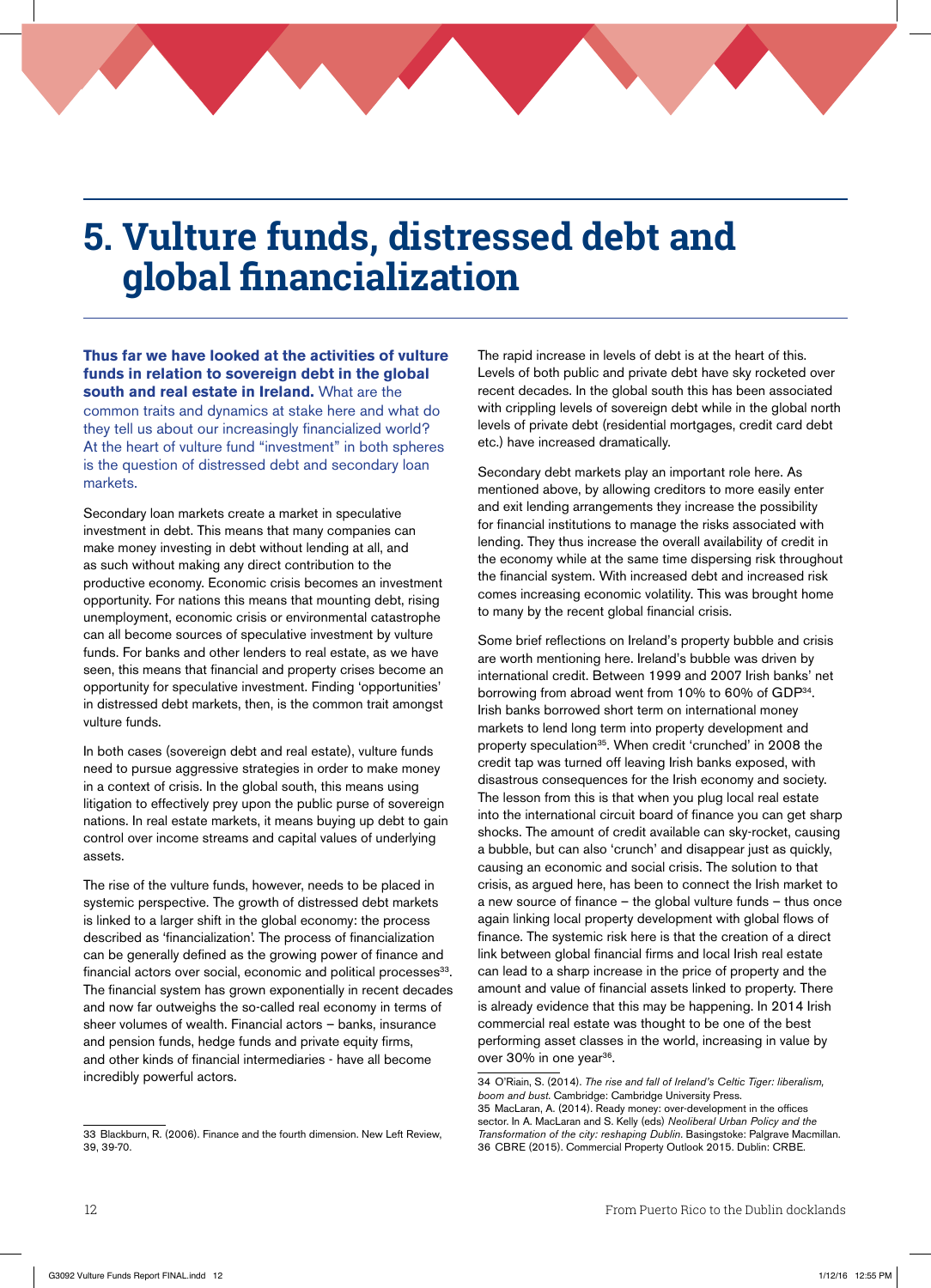This is an extremely rapid rise driven almost exclusively by global investments.

When global flows of credit drive erratic changes in property markets it exposes the economy and society to sharp fluctuations in available credit and finance. These fluctuations, moreover, may be triggered by events very much outside the control of the Irish political and regulatory system. For example, an increase in interest rates by the US Federal Reserve could have negative knock on effects for the Irish property and financial markets.

The accumulation of wealth and power by the financial system is leading to increased volatility, both in particular markets and in the global economy as a whole. Booms and busts become more frequent and more painful. But, as we have seen, when a boom is based on credit the inevitable bust leads to the proliferation of distressed debt. In other words, with more debt and volatility comes more opportunities for vulture funds. Vulture funds thus play a role in this wider process, by buying up financial assets when a country is at its weakest, they play a part in maintaining and breathing new life into the financial system, accumulating ever greater power and wealth for financial actors. The vulture funds, in their guise as both sovereign debt speculators and real estate players, are thus a symptom of a wider transition in our world in which debt becomes a key driver of the global economy.

We can and indeed must introduce regulations that challenge the power of vulture funds and protect resources from them. However, there are other, perhaps more systemic, questions that we need to ask about the wider process of financialization and the role of civil society, social movements and public institutions in creating a world where the suffering of the many can never be an investment opportunity for the few.

…many companies can make money investing in debt without lending at all, and as such without making any direct contribution to the productive economy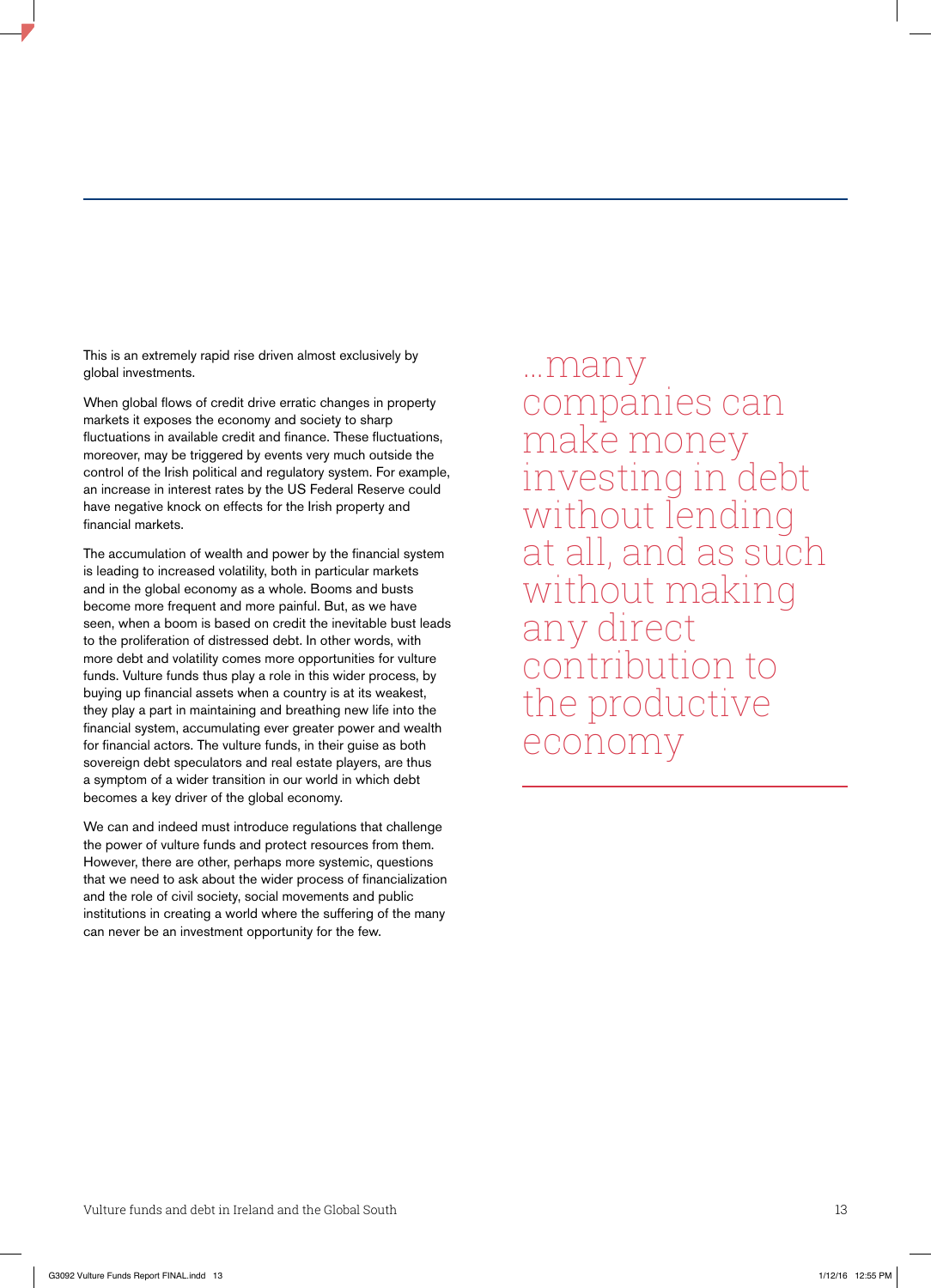## **6. Clipping the vulture's wings: recommendations**

## 6.1 Vulture funds in the global south: recommendations

There is already a substantial set of proposals aimed at mitigating the effects of vulture funds on sovereign debt restructuring. Proposals have been put forward by debt justice campaigners as well as international financial institutions and multi-lateral organisations.37

- **1. Promote multiple and concurrent measures rather than focusing exclusively on "market solutions":** National governments should support more effective collective action clauses, national and/or regional legislation limiting vulture fund activity, and a multilateral approach that should ultimately aim to override the inadequacies and limitations of the former mechanisms. Tackling the problem of sovereign defaults and debt restructuring from these different angles will make it less likely that vulture funds will be able to intervene.
- **2. Participate in negotiations to develop a sovereign debt resolution mechanism, on the basis of nonnegotiable working principles, to include**:
	- Non-participation of the IMF and other international financial institutions;
	- The resulting mechanism should be legitimate and impartial;
	- **Equality of all sovereign nations.** All nations should receive equal treatment and have equal rights, whether periphery or centre countries.
	- Protection of the entire range of human rights. No population should be expected to have to forego fulfilment of their human rights in order to fulfil financial obligations.
- **3. Participate actively in multilateral framework negotiations:** The multi-lateral approach has many areas in need of greater clarity: institutional framework, trigger mechanisms, scope of the process, and arbitration criteria, to name a few (see section 2 above for more detail). Therefore, it is critical that a wide range of organizations participate in the process—especially those expressing the views of people affected by debt crises—through the available UN channels. The upcoming meetings of the ad-hoc committee should provide opportunities for such voices to be heard.
- **4. Support sovereign nation prerogative to default:** The international financial architecture being what it currently is means that debt will continue to be an issue, especially for periphery countries, for quite some time. Until lasting solutions are found, solidarity with national government decisions to not pay illegitimate and unsustainable debts must deepen. As we have learned from the experience of Argentina, default was the wisest choice even if the media narrative demonised the country for taking this step.
- **5. Work to bring about a more equitable and balanced international economic order:** As highlighted in the last section, sovereign debt issues expose the power and economic imbalances that are at the core of the global economic system. New debt resolution tools and mechanisms may alleviate some suffering in times of debt crises, but will not ultimately change the international financial architecture nor solve its many profound problems. This is why much deeper changes are needed including:
	- Putting an end to the macroeconomic policies of fiscal consolidation and austerity, often imposed through external policy conditionality. These policies cause deep recessions that hurt working people the most and turn debt burdens more unsustainable. Policies should be aimed at improving worker welfare and maintaining high levels of employment.
	- Putting an end to fiscal benefits for economically powerful actors and the wealthy. Tax justice should be implemented to ensure support for achieving economies that serve the public good and not powerful minority interests.

<sup>37</sup> This set of recommendations was originally published in the report *Towards Justice-Centred Debt Solutions: Lessons from Argentina* (2015), written by Dr. Alan Cibils for DDCI.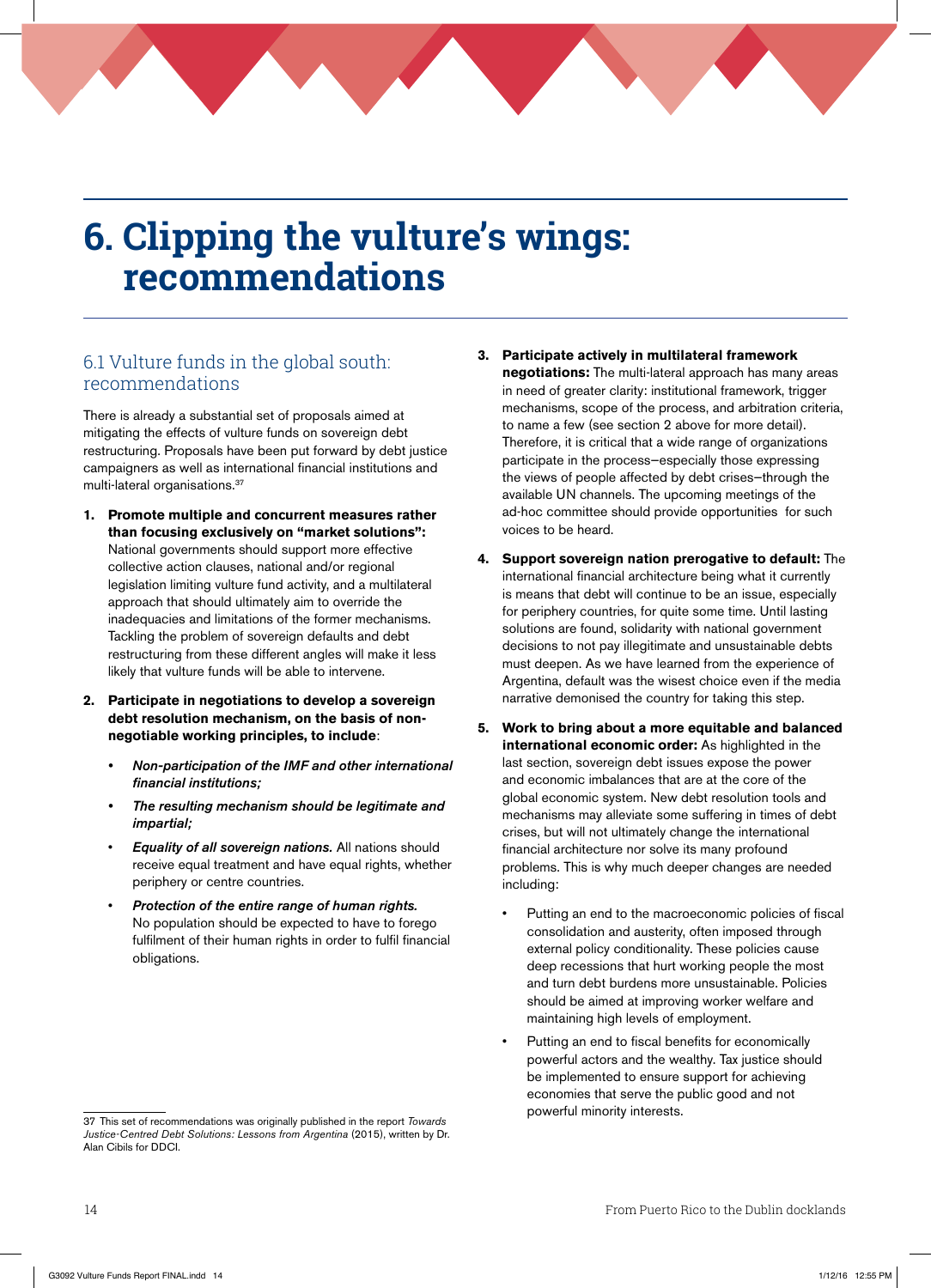Implementing more detailed controls on lending practices to regulate the intense level of debt flows in the global economy.<sup>38</sup>

### 6.2 Vulture funds in Ireland: recommendations

The arrival of vulture funds in Irish and European real estate markets is very novel and as such few proposals have been developed to mitigate their detrimental impacts on social and economic wellbeing. Nevertheless, there is a clear rationale four robust regulation. Firstly, vulture funds manage enormous amounts of wealth. Secondly, and relatedly, because of their sheer size and the fact that they represent a direct link between local real estate and the global financial systems, vulture funds may raise potential systemic risks to the Irish financial system. Thirdly, the aggressive business strategies of vulture funds has already been documented. Finally, distressed debt, by its nature, tends to arise in the course of economic and financial crises, and as such during a period in which states and populations are particularly vulnerable. On the basis of this research report we can set out a number of provisional area where greater regulation is required and can usefully be developed.

#### **Research**

Given the novelty of vulture fund investment in European real estate there is a pressing need for further research. Research is required in a number of areas. For example, we lack evidence in relation to the investment strategies of vulture funds. What are the strategies via which funds can extract value from distressed debt or seize control of underlying assets? In addition, what features of the regulatory and fiscal environment facilitate or promote vulture funds?

Research is also urgently required in relation to the impact of vulture funds on housing. A small amount for research been carried out in the US and suggests that vulture funds pose significant risks in terms of the right to housing<sup>39</sup>. This is true in particular for mortgage holders and the rental sector.

The most significant gap however relates to the systemic dynamics within which vulture funds operate. Private equity firms and hedge funds are a vehicle through which global capital flows into and through local real estate; they are a mechanism for integrating local property markets into global financial networks. This raises an unprecedented situation and host of issues requiring further research. Foremost among these is the impact of international processes. For example, further knowledge is required in relation to how US interest rates and policies of quantitative easing impact on vulture funds.

#### **Transparency**

The importance of further research raises the issue of transparency. There is a limit to how much we can know about a rather opaque area of economic activity. On the one hand, many vulture funds are located in off-shore jurisdictions with extremely weak regulatory regimes, allowing them to act with a very high degree of secrecy. On the other hand, Ireland itself has a tax regime whichallows vulture funds and many others to reveal little of what they do. There is a strong argument to be made for introducing legislation and further regulation to ensure much greater transparency for investors in distressed debt, for example requiring all investors in distressed debt to produce detailed financial reports for the Central Bank of Ireland.

<sup>38</sup> For example, Eurodad's Charter on Responsible Finance, available at: (http://eurodad.org/uploadedfiles/whats\_new/reports/charter\_final\_23-11.pdf)

<sup>39</sup> See Fields, D. (2014). The Rise of the Corporate Landlord: The Institutionalization of the Single-Family Rental Market and Potential Impacts on Renters. Right to the City Alliance: Homes for All campaign, URL: http:// homesforall.org/wp-content/uploads/2014/07/corp-landlord-report-web.pdf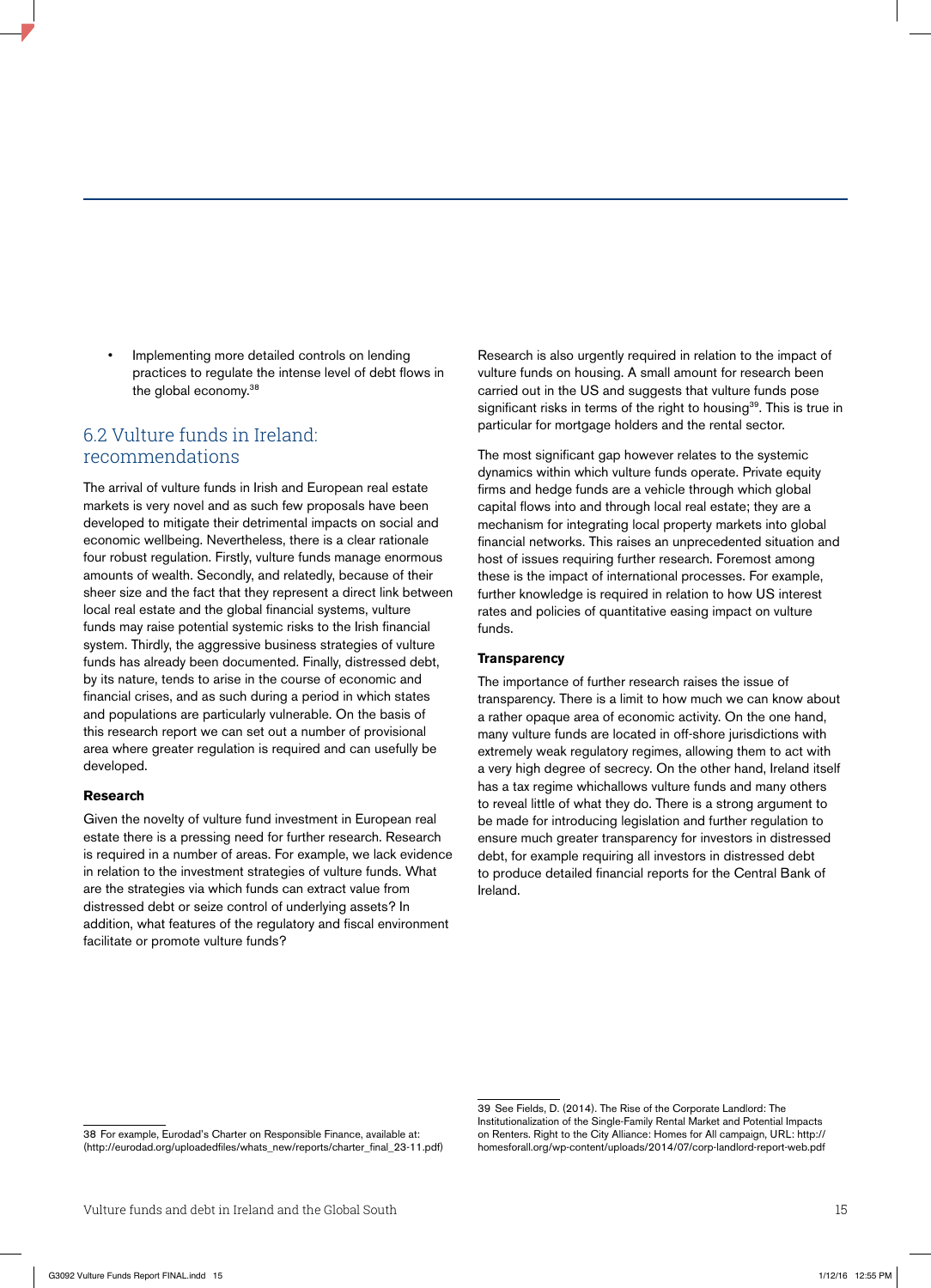#### **Protection for mortgage holders**

Housing is a key area of concern, particularly the protection of mortgage holders. The government has very recently introduced the Consumer Protection (Credit Servicing) Act 2015 which deals with the regulation of entities involved in servicing mortgage credit. In particular, the Act extends the Central Bank's Code of Conduct around mortgage arrears to unregulated entities. However, legal advocates Free Legal Aid Centres (FLAC) have pointed to two principal limitations of this new legislation. First of all, the Act extends the Code of Conduct to 'credit servicing firms'40 rather than the owners of distressed debt per se. Important issues which go beyond the limited definition of 'credit servicing', such as the setting of interest rates or of overall strategies for portfolio management, appear to be excluded from the Act. This suggests that mortgage holders will not be able to bring disputes with the owners of their loan to the Financial Services ombudsman. Second of all, the Code of Conduct is itself insufficient in terms of protecting borrowers on a number of levels. Most importantly, perhaps, the Supreme Court recently ruled that the Code of Conduct had effectively no legal standing.

Much better regulation is required here and one which has the right to housing at its heart. This includes a strengthened Code of Conduct that protects mortgage holders and the extension of that Code to all holders of mortgage credit. The regulation of all investors in distressed debt by the Central Bank of Ireland should be explored, as should the legislation to prevent the selling of mortgage loans to vulture funds during housing crises.

### **Taxation**

The role of taxation in facilitating and incentivising the operation of vulture funds is part and parcel of the wider and very extensive issues relating to tax justice in Ireland and the countries status as a tax haven and as what has been called 'the wild west' of European finance. Taxation should not incentivise aggressive, speculative and socially destructive forms of investment which, moreover, sap wealth away from the productive economy and public services.

## 6.3 Financial crisis and distressed debt

Above we have seen that there are a number of areas of policy and regulation that require action in order to mitigate the detrimental impacts of vulture funds to social and economic well-being, as well as the potential systemic risks they pose. However, our examination of vulture funds poses larger questions in relation to the management of financial crises. As noted, financial crisis is the natural habitat of the vulture fund because of their focus on distressed debt. How financial crises are managed by national and global institutions is thus a central concern. In particular, how distressed debt is dealt with will play a major role here.

The Irish case suggests that at the centre of the vulture's arrival in Ireland was the massive and simultaneous deleveraging of distressed debt by major quasi-public financial institutions. At bottom, this arises from a political and policy decision to expunge distressed debt from Irish banks rapidly and to offload that debt onto the market as quickly as possible. This created a situation in which global private sector actors were best placed to benefit from the crisis and to reinforce their position of wealth and power. This has been a consistent feature of government and EU responses to the financial crisis in many areas, notably bank bailouts and austerity policies.

We need to fundamentally rethink how we respond to and manage financial crises and distressed debt. At the heart of any new approach should be the objective of the public good and of retrieving wealth and power from the financial system. When there is systemic government intervention in a financial system opportunities abound for fundamental transformation. To take one very tangible example, NAMA is in a position to use financial assets for the public good, yet instead it chooses to sell them to vulture funds at significant discounts.

A similar ethos should also be central to the management of sovereign debt crises and is already evident in the proposals advanced by debt justice activists, discussed above.

<sup>40</sup> Funds often contracted third parties to carry out the day to day servicing of loans, although this work can also be carried out 'in house'.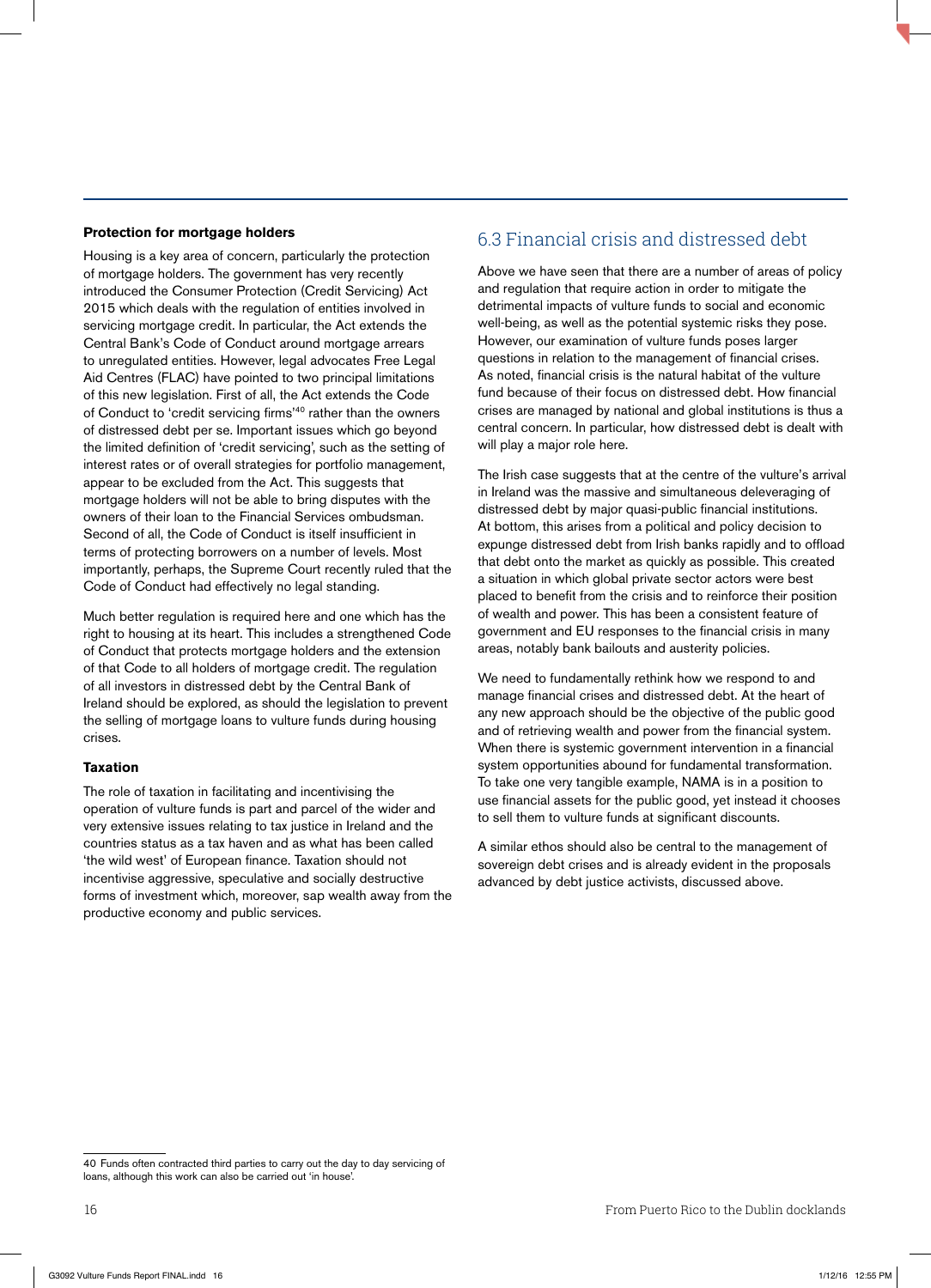## **Annex 1:** Case Studies

## **Case Study I:** Lone Star and the housing crisis

Lone Star is a Dallas based US private equity firm that "seeks investment opportunities in developed markets that have suffered an economic and/or banking crisis"<sup>41</sup>. It manages around \$60 billion worth of assets and since the financial crisis has become a major player in real estate in the US and in Europe. Its impact on housing is already drawing criticism from housing advocates and lawyers.

Much like Ireland, the USA experienced a sharp property and financial crisis from 2008, symbolized by the now infamous collapse of Lehman Brothers. The country has also experienced a deep housing crisis, with millions of families finding themselves unable to keep up with their mortgage payments. Almost five million families have already lost their home due to foreclosure<sup>42</sup>. In this context Lone Star and its affiliated entities have bought up distressed property assets, including mortgages, often from Federal Agencies<sup>43</sup>. In June 2014, for example, they purchased over 17,000 distressed mortgages from the Department of Housing and Urban Development. The firm is reported to have already foreclosed on (repossessed) at least 1,500 of these.

Housing advocates argue that Lone Star are quick to pursue foreclosure and unwilling to renegotiate with mortgage holders<sup>44</sup>. In addition, part of Lone Star's strategy involves the securitisation of distressed mortgages<sup>45</sup>. This means pooling many thousands of mortgages together into one large bundle and selling it on. Securitisation was one of the main causes of the housing and financial bubble in the US and is also seen as a leading factor in the intensity and extent of the crash.

Housing advocates argue that Lone Star's aggressive investment strategy and the securitisation of mortgage loans lead to a greater likelihood that mortgage holders will lose their home. In addition, housing associations have criticized Federal Agencies like the HUD who sell, at significant discounts, to private equity firms like Lone Star instead of working with groups dedicated to the right to housing.

Lone Star is one of the top two buyers of distressed real estate debt in Europe. It has bought up assets in many European countries. In Ireland, they have been among the most aggressive purchasers of distressed mortgages. The Irish housing crisis has made the country particularly attractive to vulture funds interested in real estate. Although we are yet to see mass repossessions in Ireland, over 100,000 residential mortgages are in arrears and some commentators suggest as many as 25,000 repossessions may be on the way. The Irish banks, despite being bailed out themselves, have failed to take action to restructure mortgages in order to protect vulnerable mortgages holders. In some instances they have sought the easy way out by selling mortgages to private equity firms and hedge funds<sup>46</sup>.

Lone Star has bought thousands of distressed mortgages. The fund purchased the entire Irish mortgage book of Lloyd's Bank (approximately 4000 mortgages) as well as buying the company Start Mortgages, Ireland's dedicated subprime lender. It was also one of the buyers of mortgages from the IBRC. In fact, some commentators believe Lone Star is the single largest investor in Irish property since the crash. Like other vulture funds, Lone Star falls outside of consumer protection regulations, as argued by mortgage advocate groups such as the Irish Mortgage Holders Organisation and FLAC.

<sup>41</sup> Quoted in Razza, C. (2014). *Vulture Capital Hits Home*. The Right to the City Alliance and the Centre for Popular Democracy. URL: http://homesforall. org/wp-content/uploads/2014/09/HUD.DASP\_.RTC\_.v15.pdf

<sup>42</sup> Squires, G. (2015).' Surging Inequality and the Foreclosure Crisis'. *Progressive Planning Magazine*, winter.

<sup>43</sup> Razza, C. (2014). *Vulture Capital Hits Home*. The Right to the City Alliance and the Centre for Popular Democracy. URL: http://homesforall.org/wp-content/ uploads/2014/09/HUD.DASP\_.RTC\_.v15.pdf

<sup>44 &#</sup>x27;As banks retreat, private equity rushes to buy troubled home mortgages', *New York Times*, 29/09/2015. URL: http://www.nytimes.com/2015/09/29/ business/dealbook/as-banks-retreat-private-equity-rushes-to-buy-troubled-homemortgages.html?smid=nytcore-iphone-share&smprod=nytcore-iphone& r=0. 45 Razza, C. (2014). *Vulture Capital Hits Home*. The Right to the City Alliance and the Centre for Popular Democracy. URL: http://homesforall.org/wp-content/ uploads/2014/09/HUD.DASP\_.RTC\_.v15.pdf

<sup>46</sup> It is important to note that the Irish government is a significant or majority shareholder in many such banks.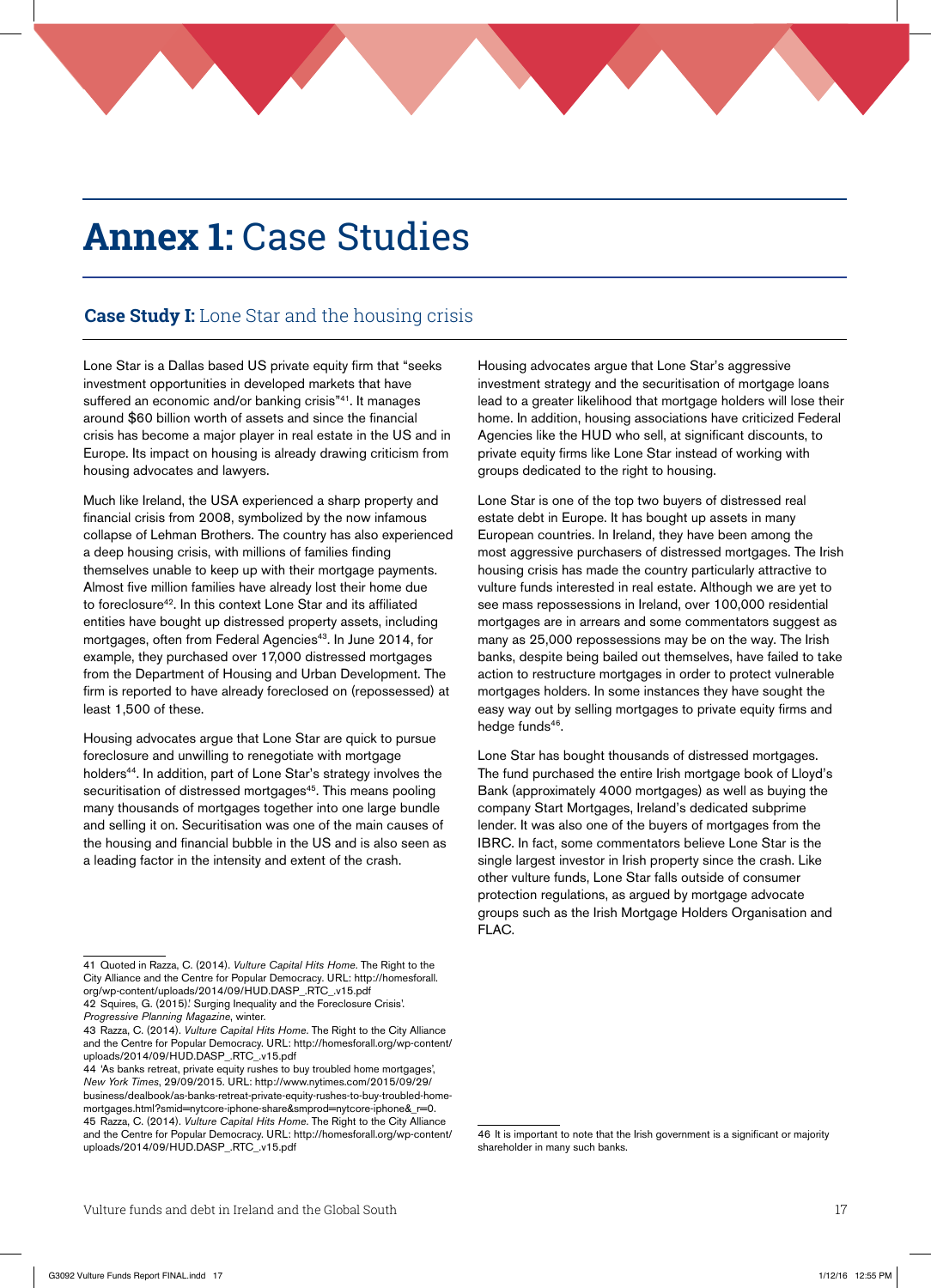### **Case study II:** Fir Tree Partners

Fir Tree Partners is a US hedge fund which manages approximately \$13 billion in assets. It has been involved in public debt in Argentina, Puerto Rico and Greece. More recently, it has also invested in the Irish rental property market.

Fir Tree established a fund to invest in distressed Argentinian debt during the countries turmoil in 2013. It began buying up bonds a few months after a US court issued a ruling to block Argentina form making payments until it settled with the group of holdout funds. Rather than pursuing the hold out strategy associated with NML Capital and Elliott Management, Fir Tree liquidated its position in Argentinian bonds in late 2014, and is reported to have enjoyed profits of up to 20%47.

Fir Tree was also in the news recently due to its controversial activities in the Puerto Rican public debt market<sup>48</sup>. In 2015 the governor of Puerto Rico announced that the country's debt levels were unsustainable, giving rise to fears of a default. The immediate context has been years of economic decline coupled with rising debt levels. A Fitch report from 201449 suggested that 60 hedge funds owned almost a quarter of Puerto Rico's outstanding debt, although more recent reports suggest this figure may have grown to up to 50% as Puerto Rico's debt position has deteriorated. Following the announcement, however, a group of vulture funds have moved to force debt payment at all costs, including a whole new set of harsh austerity measures. Hedge funds, organised in two groups (one of which is reported to be led by Fir Tree Partners), have recommended that Puerto Rico cut public spending and reduce the minimum wage and other workers' rights<sup>50</sup>.

Fir Tree has also found fertile ground for investment in the European financial crisis, entering a number of markets. They were one of the many hedge funds to invest in distressed Greek debt, a phenomenon which would later risk undermining Greek debt restructuring (for a fuller discussion of this see Case Study III). In Ireland, Fir Tree Partners was subject to much public criticism following its investment in Anglo Irish Bank subordinated bonds. Anglo, later renamed the IBRC, is thought to have suffered one of the most severe bankruptcies in recorded history following the credit crunch of 2008 and, following a number of government measures to support the failing bank, was eventually nationalised by the Irish government. In late 2010 Fir Tree purchased \$200 million in Anglo Irish Bank subordinated bonds and went on to unsuccessfully sue Anglo in US courts in opposition to government enforced write downs of the value of subordinated bonds.

Finally, Fir Tree are one of a number of hedge funds to invest in the Irish rental market by buying shares in the Irish Residential Real Estate Investment Trust (IRES). IRES is now Ireland's largest landlord, buying most of the apartments it owns from NAMA. Some of its largest shareholders include Fir Tree, Franklin Templeton (one of the larger holders of Puerto Rican debt) and a Canadian Real Estate Investment Trust. Having purchased discounted apartments from the NAMA, IRES have states that they will pursue a massive 20% rent increases across their portfolio in 2015.

<sup>47 &#</sup>x27;Hedge Funds Crowd Into Argentina as Fir Tree Cashes Out', *Bloomberg*, 04/12/2014, URL: http://www.bloomberg.com/news/articles/2014-12-04/ hedge-funds-crowd-into-argentina-as-fir-tree-cashes-out

<sup>48 &#</sup>x27;La trayectoria de los fondos de cobertura que llegaron a Puerto Rico', Periodismo Investigativo, 14/07/2015, URL: http://periodismoinvestigativo. com/2015/07/la-trayectoria-de-los-fondos-de-cobertura-que-llegaron-a-puertorico/

<sup>49 &</sup>quot;Big Changes for Puerto Rico Bond Market," Fitch Ratings, August 13, 2014

<sup>50&#</sup>x27;Hedge fund vultures in Puerto Rico http', Hedge Papers #17, URL: http:// hedgeclippers.org/hedgepapers-no-17-hedge-fund-billionaires-in-puerto-rico/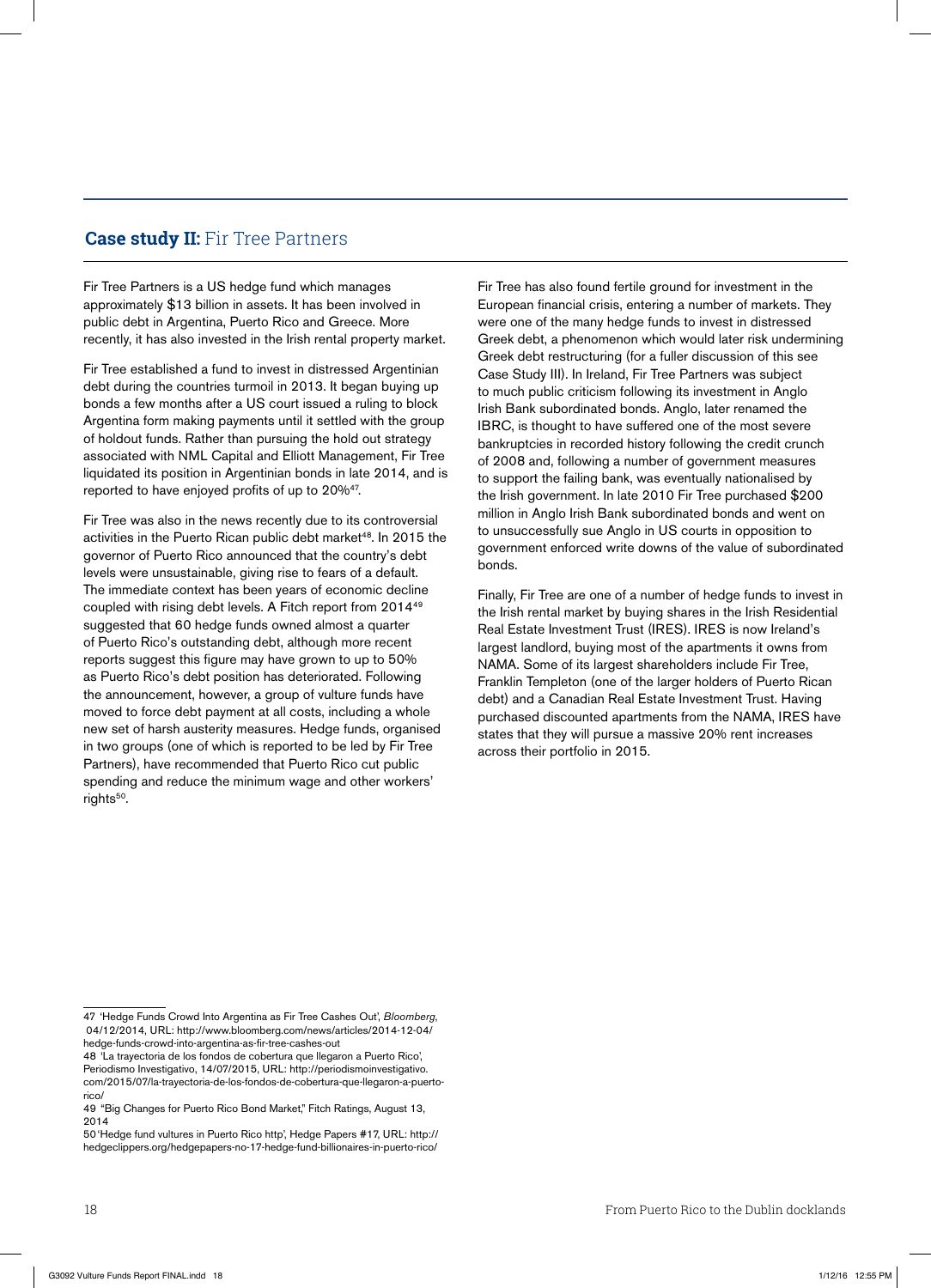### Case Study III: Marathon Asset Management

The New York based Marathon Asset Management, like Fir Tree partners, have been involved in Puerto Rican and Greek debt speculation in recent years, and has also invested heavily in distressed Irish property assets.

Their role in Greece has perhaps been most controversial. In early 2012, at the height of the European sovereign debt crisis, the Greek government sought to restructure a portion of it debt in order to avoid a disorderly default. It engaged in a series of meetings and negotiations with private sector creditors to this end, but the negotiations were frustrated by a small group of hedge funds who had bought Greek debt at heavy discounts – one of which was Marathon Asset Management<sup>51</sup>. At this point the possibility of a Greek default was widely considered to be catastrophic not only for the Greek people but for the global economy.

Marathon have also been among the many vulture funds buying Ireland piece by piece. It has bought a number of retail focused assets, including the Manor West Retail Park (Trallee, Co. Kerry) and loans backed by the Heuston South Quarter development (Dublin). Marathon also bought almost 600 apartments in the form of NAMA's 'Plum Portfolio', turning it into one of Ireland's largest landlords overnight.

<sup>51 &#</sup>x27;Greek rescue blocked by hedge funds', *The Independent* 18/01/2012, URL: http://www.independent.co.uk/news/business/news/greek-rescueblocked-by-hedge-fund-greed-6291112.html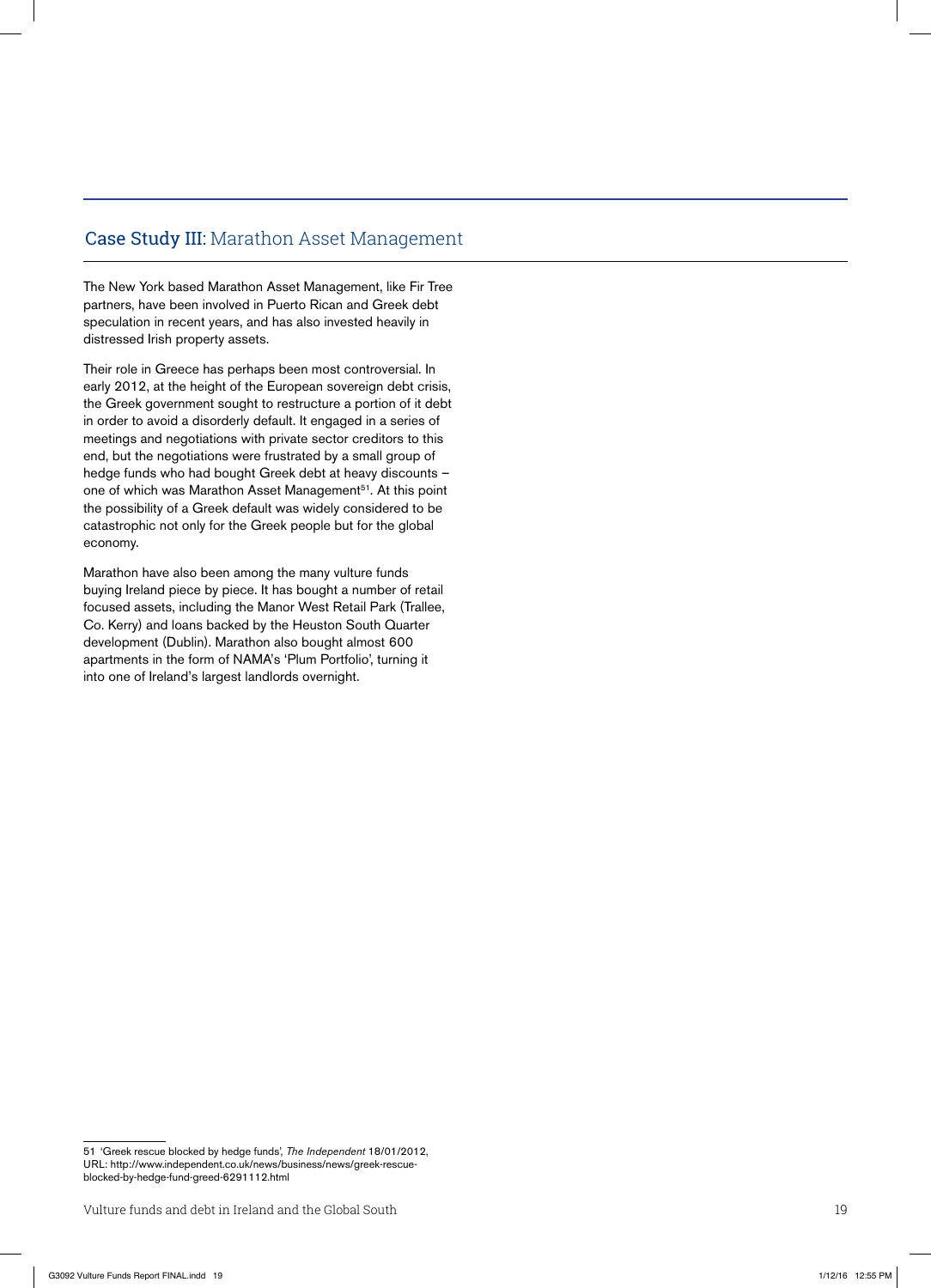# **Annex 2:** Further Reading

Razza, C. (2014). *Vulture Capital Hits Home*. The Right to the City Alliance and the Centre for Popular Democracy. URL: http://homesforall.org/wp-content/uploads/2014/09/HUD. DASP\_.RTC\_.v15.pdf

Fields, D. (2014). *The Rise of the Corporate Landlord: The Institutionalization of the Single-Family Rental Market and Potential Impacts on Renters*. Right to the City Alliance: Homes for All campaign. URL: http://homesforall.org/wpcontent/uploads/2014/07/corp-landlord-report-web.pdf

Cibilis, A. (2015). *Toward justice centred debt solutions: lessons from Argentina*. Dublin: Debt and Development Coalition Ireland. URL: http://debtireland.org/download/pdf/ towards\_justice\_centred\_debt\_solutions\_2015.pdf

Kupelian, R. and Rivas, M. S. (2013). *Vulture Funds: The lawsuit against Argentina and the challenge they pose to the world economy*. Centro de Economía y Finanzas para el Desarrollo de la Argentina (CEFID-AR), Working Paper 49.

EURODAD (2014). *Tackling the Vultures: Briefing on legislative action to address vulture funds*. URL: http://www. eurodad.org/Entries/view/1546364/2014/09/11/Tacklingthe-Vultures-A-briefing-on-legislative-action-to-address-vulturefunds